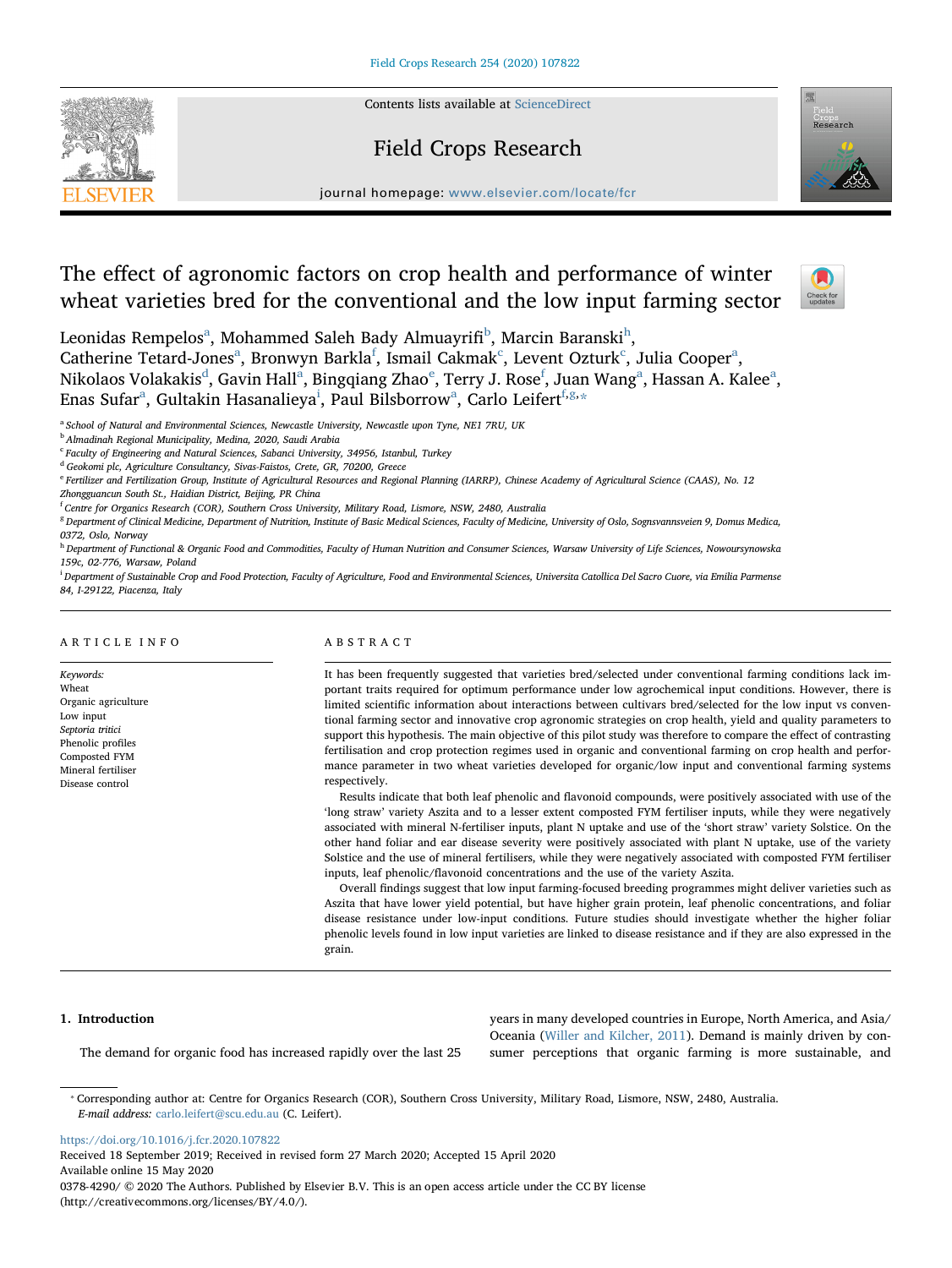delivers environmental, biodiversity, animal welfare, and food quality and safety benefits compared to intensive conventional farming [\(Joshi](#page-10-0) [and Rahman, 2015](#page-10-0); [Stolz et al., 2011\)](#page-11-1).

Organic farming standards, which are defined by government laws and regulations in most countries [\(EC, 2017;](#page-10-1) [USDA, 2017;](#page-11-2) [Willer and](#page-11-3) [Kilcher, 2016,](#page-11-3) [2017\)](#page-11-4), prohibit or restrict the use of many external inputs that are widely used in conventional farming, primarily because they are non-renewable, scarce (e.g. mineral P, K and micronutrient fertilisers) and/or energy intensive to produce (e.g. mineral N fertilisers) and are potentially deleterious to the environment and human health (e.g. mineral N and P fertilisers, synthetic chemical pesticides, antibiotics, food additives). Specifically, organic crop production standards prohibit the use of synthetic chemical crop protection products (fungicides, herbicides, insecticides, plant growth regulators) and the main mineral fertilisers (all sources of N, KCl and superphosphate) that are used widely in conventional farming systems [\(Baker et al., 2002](#page-10-2); [EC, 2017](#page-10-1); [USDA, 2017](#page-11-2)). Instead, organic crop production standards prescribe regular inputs of organic fertilisers (e.g. manure and composts), use of legume crops in the rotation (to increase N-levels and balance N:P ratios in the soil) and application of preventative and nonchemical crop protection methods (e.g. the use of more diverse crop rotations, more resistant/tolerant varieties, mechanical weeding, and biological disease and pest control products). However, organic standards permit the use of certain plant or microbial extracts and/or minerals (e.g. Cu and S) for crop protection [\(EC, 2017;](#page-10-1) [Hansen 2010](#page-10-3), [USDA, 2017\)](#page-11-2). As a result, organic and conventional crop production protocols differ substantially in the type and quantities of fertilisers applied, crop protection methods, and increasingly also in the types of varieties used ([Bilsborrow et al., 2013;](#page-10-4) [Lehesranta et al., 2007](#page-10-5)).

It has been frequently suggested that varieties (and especially cereal cultivars) developed for and selected under conventional farming conditions lack important traits/trait combinations required for optimum performance under organic/low-input conditions and that there is a need to develop crop varieties that are more suitable for organic and other low input farming systems [\(Lammerts van Bueren et al., 2010](#page-10-6); [Wolfe et al., 2008\)](#page-11-5). As a result, organic/low-input breeding programmes have been established for some crops (including cereals) by breeders in both Europe and the USA where their main selection criteria are based on resistance or tolerance to biotic and abiotic stresses, high resource-use efficiency as well as high end-use quality and adaptation to local microclimates (Crespo‑[Herrera and Ortiz, 2015](#page-10-7)). For winter wheat such programmes are often based on crosses between modern high yielding, short straw varieties and older land-races with longer straw, with subsequent selection of progeny in an organic production environment [\(Murphy et al., 2007](#page-11-6)).

Phenolic acids and flavonoids are the main types of antioxidants found in cereal grains and their consumption has been linked to a reduction in certain chronic diseases in humans [\(Del Rio et al., 2013](#page-10-8)). Also, in cereals and other crop plants the activation of the phenylpropanoid pathway is thought to be an important component of resistance against foliar diseases such as powdery mildew and Fusarium ([Bollina](#page-10-9) et [al., 2010](#page-10-9); [Sander and Heitefuss, 1998](#page-11-7); [Siranidou et al., 2002](#page-11-8)). However, to our knowledge the metabolic responses of cereals to necrotrophic pathogens such as Septoria tritici are not well documented. In winter wheat, foliar phenolic concentrations and resistance against powdery mildew were shown to decrease with increasing mineral Nfertiliser inputs [\(Sander and Heitefuss, 1998](#page-11-7)), while recent studies have shown that the contrasting fertilisation and crop protection practices used in organic and conventional systems result in substantial differences in secondary metabolite profiles, crop health, nutritional composition and gene and protein expression patterns ([Arncken et al., 2012](#page-10-10); [Baker et al., 2002](#page-10-2); Barań[ski et al., 2014](#page-10-11); [Cooper et al., 2011](#page-10-12); [Lammerts](#page-10-13) [van Bueren and Myers, 2012](#page-10-13); [Lehesranta et al., 2007;](#page-10-5) [Rempelos et al.,](#page-11-9) [2018,](#page-11-9) [2013](#page-11-10); [Shepherd et al., 2014;](#page-11-11) [Tetard-Jones et al., 2013;](#page-11-12) [van Dijk](#page-11-13) [et al., 2009\)](#page-11-13). There is also virtually no information on the performance (particularly crop health, yield and quality parameters) of different

varieties bred/ selected for the organic vs the conventional farming sector grown using organic and conventional farming practices (e.g. crop rotation designs, fertilisation and crop protection)

The main objectives of this 2 year pilot study were to carry out factorial field experiments to: (i) compare the performance of two winter wheat varieties, developed via conventional (Solstice) and organic/low-input (Aszita) farming focused breeding/selection programmes under contrasting fertilisation and crop protection protocols; (ii) identify interactions between variety choice, fertilisation regime, crop protection protocols with respect to leaf phenolic/flavonoid compound concentrations and their relationship with resistance against certain foliar fungal diseases in organic and conventional wheat production systems; and (iii) assess the relative importance of genetic and agronomic (fertilisation and crop protection) factors/ drivers for phenolic profiles, and crop health and performance parameters using redundancy analyses.

## 2. Materials and methods

#### 2.1. Site description

The variety plots of the Nafferton Factorial Systems Comparison (NFSC) trials were originally set up in 2009 on a field with a uniform sandy loam at Nafferton Experimental Farm (Newcastle University) to provide a facility for in depth study of the effect of fertility type, crop protection and genotype on yield, resource use efficiency as well as gene, protein and metabolite expression of cereal and potato crops under the EU-funded NUE CROPS project.

## 2.2. Field experimental design

The experiment has a split-split-split plot factorial design with (1) fertility type (main plot;  $24 \times 24$  m), (2) fertility level (sub-plot;  $24 \times 24$  m), (3) crop protection (sub-sub-plot;  $12 \times 24$  m) and (4) variety choice sub-sub-sub-plot;  $1.5 \times 24$  m) as factors and 4 replicate blocks. This design allows the experiment to be analysed as a 2  $\times$  2  $\times$  $2 \times 2$  factorial experiment with fertility type (composted FYM vs mineral N-fertiliser inputs), fertility level (170 and 85 kg total N ha<sup>-1</sup>), crop protection (with and without use of synthetic fungicides, herbicides and growth regulators), and variety choice (Aszita: long straw variety bred for organic systems; Solstice: typical short straw variety bred for conventional systems) as factors.

#### 2.3. Agronomic protocols and crop assessments

The winter wheat varieties Aszita (Sativa Seeds Ltd.) and Solstice (Horizon Seeds Ltd.) were sown in late October of 2009 and 2011 using a commercial drill (3 m Lely combination drill; Lely UK Ltd, St Neots, UK). Seed used in conventional crop protection plots were produced using standard commercial seed production protocols which included insecticide and fungicide seed treatments. Seed used in organic crop protection plots were produced according to organic seed production standards (Soil Association, Bristol, UK) and were untreated. Details of the fertilisation (including the NPK composition of manure) and crop protection protocols (products used, application timings and rates), soil NPK content and the climatic conditions in the two different growing seasons are provided in the supporting information (Table S1 and Figure S1).

Septoria Leaf Blotch (Septoria tritici), Yellow (Stripe) Rust (Puccinia striiformis) and Powdery mildew (Blumeria. graminis f. sp. tritici) disease severity (% infected leaf area) was assessed weekly on both the flag leaf (L1) and leaf 2 (L2) from the start of spring growth as described in [Bilsborrow et al.\(2013\)](#page-10-4). Powdery mildew severity was almost zero in both seasons and data are therefore not presented. Leaning/ lodging severity was also assessed and the% area of a plot showing leaning/ lodging was recorded. Leaning/lodging was defined as cereal tillers/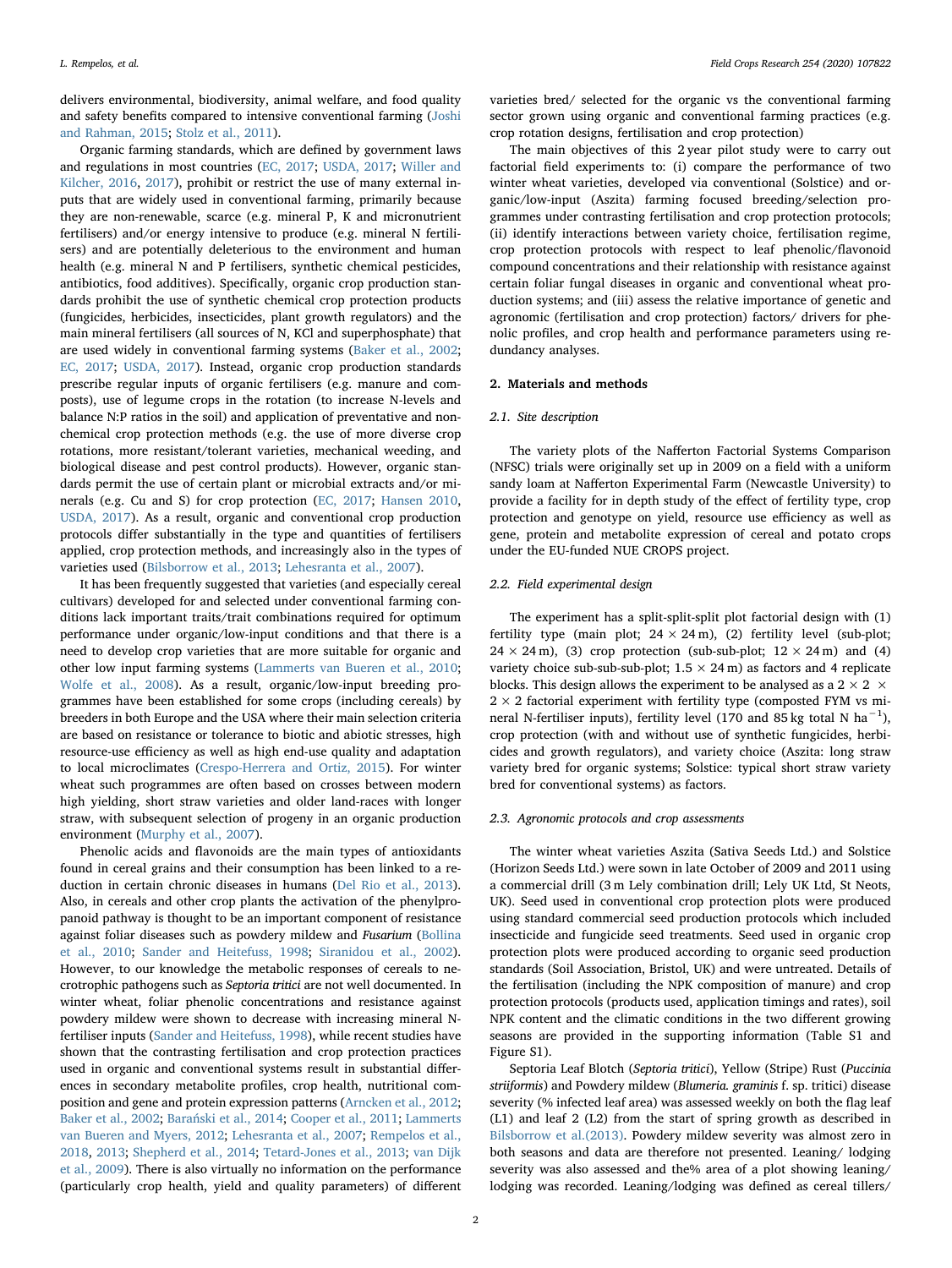stems bending over at an angle of  $\geq 45^{\circ}$  or laying on the ground. The severity of stem based diseases, which are a contributing factor to leaning/lodging, was not recorded.

Crops from all plots/treatment combinations were harvested using a plot combine harvester (Claas Dominator 38; Claas UK Ltd, Bury St Edmunds, UK) and grain samples were dried (hot air drying using an electric motor fed through a 3 m  $\times$  1.5 m  $\times$  0.70 m wooden box with a meshed surface for grain sacks to rest on) and cleaned using a Lainchbury HC1/7 W grain cleaner (Blair Engineering, Blairgowrie, UK) immediately after harvest. Biomass production and total N uptake by the crop was determined at anthesis (GS63) and at crop maturity by harvesting all above-ground biomass from 4 randomly selected 0.5 m long rows in each plot. All samples were dried (70 °C) immediately to prevent translocation of N from storage organs to the grain. Plant samples taken at GS63 were separated into ears, leaves and stems. The harvest index (HI) was calculated as the ratio between grain yield and above-ground biomass, while the Nitrogen Harvest Index (NHI) was calculated as the ratio between grain N and above-ground biomass N. Total N uptake for each growth stage was calculated by multiplying the plant biomass (kg ha $^{-1}$ ) by the plant N concentration (g N kg $^{-1}$ ). Wheat flag leaves were sampled in each plot at the start of flowering (GS63) according to [Zadoks et al. \(1974\).](#page-11-14)

## 2.4. Analysis of leaf macro-micro nutrient, phenolic acid and flavonoid concentrations

Approximately 100–200 flag leaves from each plot were collected and immediately frozen, lyophilised, and milled as described in [Tetard-](#page-11-12)[Jones et al. \(2013](#page-11-12)). All plant material was analysed for total N by Dumas combustion (Elementar Vario Macro Cube (Elementar, DE). Other macro-, micro- nutrients in flag leaves and grain were determined by subjecting leaves to acid digestion  $(HNO<sub>3</sub>)$  in a closed-vessel microwave reaction system (MarsExpress; CEM Corp., Matthews, NC, USA) and analysis with an inductively coupled argon plasma optical emission spectrometer (ICP-OES) as described in [Cooper et al. \(2011](#page-10-12)). Soil mineral N in the top 30 cm of soil was measured at GS20 (∼March each year); soil  $NO<sub>3</sub>$ -N and  $NH<sub>4</sub>$ -N concentrations were measured by extracting soil samples with 2 M KCl and analysis of extracts with a Seal auto analyser 3, as previously described by [Orr et al. \(2011\)](#page-11-15).

A standard method was used for the extraction of phenolics from plant leaves as described by [Bennett et al. \(2003\).](#page-10-14) Extracts were analysed by HPLC on a Shimadzu Prominence HPLC system equipped with an LC-20AD pump, SIL-20AC autosampler, and SPD-M20A photodiode array detector (Shimadzu Corp. Kyoto, Japan) according to [Rempelos](#page-11-9) [et al. \(2018\)](#page-11-9).

#### 2.5. Statistical analysis

The effects of harvest year, fertility type, fertility level, crop protection and variety choice on wheat grain yield, disease severity and flag leaf phenolic content were assessed using ANOVA derived from a linear mixed-effects model ([Pinheiro and Bates, 2000\)](#page-11-16). The hierarchical nature of the split-split-plot designs was reflected in the random error structures that were specified as harvest year/block/fertility type/fertility level/crop protection. The normality of the residuals of all models was tested using QQ-plots. Differences between the four crop management strategies were tested using Tukey contrasts in the general linear hypothesis testing (glht) function of the multcomp package in R ([Hothorn et al., 2008](#page-10-15)). A linear mixed effects model was used for the Tukey contrasts, containing a treatment main effect, with four levels, with the random error term specified as described above.

The relationships between wheat phenolic compounds, disease severity and agronomic factors, were investigated using partial redundancy analysis (pRDA) which summarises the part of functional trait composition' variation that is explained by selected environmental variables, after removing the effects of other variables

(block = replicate) and by using the CANOCO 5 software [\(Ter Braak](#page-11-17) and Š[milauer, 2012](#page-11-17)). Automatic forward selection of the agronomic or phenolic factors within the RDAs was used and their significance in explaining additional variance calculated using Monte Carlo permutation tests. Spearman's rank-based correlation analysis were performed using the correlation testing (cor.test) function in R. Correlation matrixes were visualised with correlograms using the corrplot package in R ([Friendly, 2002\)](#page-10-16).

## 3. Results

Climatic conditions differed across the two experimental seasons (2009/2010 and 2011/2012), with substantially lower average temperatures and solar radiation, but higher rainfall levels in the 2011/ 2012 compared to the 2009/2010 growing season (March to August). On the other hand, average wind speeds in July and August (the period when lodging risk is greatest) were higher in 2010 than 2012 (Fig. S1).

#### 3.1. Phenolic acid and flavonoid concentrations

Significant main effects of fertiliser input type, and variety were detected for concentrations of both total phenolic acids and flavonoids in the flag leaf. Concentrations of total phenolic acids and flavonoids were higher in composted FYM fertilised plants and when the variety Aszita was used. In addition, there were significant main effects of crop protection for total phenolic acid concentrations (which were higher with organic crop protection) and year for flavonoid concentrations (which were higher in the warm/dry year 2010 compared to the cool/ wet 2012). There was also a trend ( $P = 0.07$ ) towards significantly higher phenolic acid concentrations in 2010 compared to 2012 ([Table 1\)](#page-3-0). Main effect means and ANOVA P values for the effects of harvest year, fertility type, fertility input level, crop protection and variety choice on flag leaf phenolic acids and flavonoids are shown in Tables S2-S4.

There was a significant 2-way interaction between year and variety and a significant 3-way interaction between years, fertiliser input type and variety for both total phenolic acid and flavonoid concentrations ([Table 1\)](#page-3-0). When the 3-way interaction was further investigated, there were no significant differences in phenolic acid and flavonoid concentration between varieties in the cool/wet year 2012, while in the warm/dry year 2010 composted FYM fertilised plants of the variety Aszita had significantly higher phenolic acid and flavonoid concentrations than Solstice ([Fig.1](#page-3-1)a, b). In contrast, when mineral fertiliser was used in 2010 Aszita had significantly higher concentrations of phenolic acids but the same levels of flavonoids compared to Solstice ([Fig.1a](#page-3-1), b)

#### 3.2. Foliar disease severity and lodging

The only foliar diseases causing quantifiable amounts of symptoms on leaves were Septoria tritici and yellow rust (Puccinia striformis). In addition to foliar disease severity the proportion of the ears covered by fungal disease was also recorded prior to harvest but the fungal pathogens on ears were not identified (Table S5).

Significant main effects of fertility type (at L1 only) and variety (but not year, fertility input level or crop protection) were detected, with the use of composted FYM fertiliser and the variety Aszita resulting in lower levels of Septoria ([Table 2](#page-4-0)). For the flag leaves (L1) significant 2-way interactions between (a) fertility input level and variety; (b) crop protection and variety [\(Table 2](#page-4-0); Fig S4) and a significant 3-way interaction between fertility input type, crop protection and variety were detected ([Table 2\)](#page-4-0). For Leaf 2 (L2) significant 2-way interactions between (a) fertility input type and crop protection and (b) fertility input type and variety [\(Table 2](#page-4-0); Fig. S4) and a significant 3-way interaction between fertility input type, fertility input level and variety were detected ([Table 2](#page-4-0); [Fig. 2](#page-5-0)b).

[Fig. 2a](#page-5-0) and b describes the nature of the 3-way interactions detected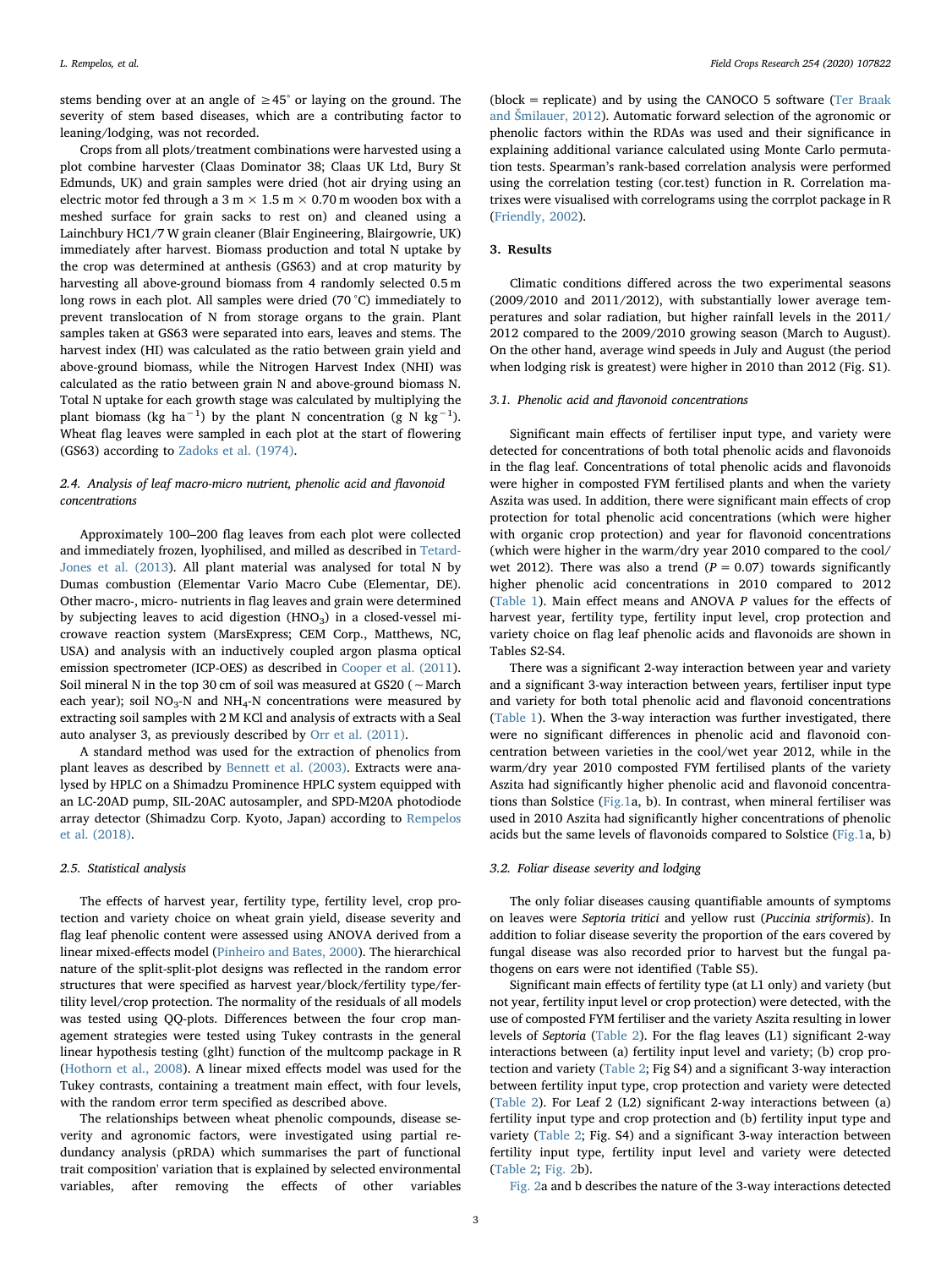#### <span id="page-3-0"></span>Table 1

Effects of fertility type, fertility level, crop protection and genotype on total chlorogenic acid, total hydroxicinamic acid, total phenolic acid and total flavonoid concentration in wheat flag leaves.

| means $\pm$ SE                                     | Total chlorogenic acids<br>$mg g^{-1}$ | Total hydroxicinamic acids<br>$mg g^{-1}$ | Total phenolic acids<br>mg $\,g^{\,-1}\,$ | Total flavonoids<br>mg $\rm g^{-1}$ |
|----------------------------------------------------|----------------------------------------|-------------------------------------------|-------------------------------------------|-------------------------------------|
| Harvest year                                       |                                        |                                           |                                           |                                     |
| 2010 $(n = 64)$                                    | $12.8 \pm 0.68$                        | $4.8 \pm 0.19$                            | $17.7 \pm 0.81$                           | $19.8 \pm 0.74$                     |
| 2012 $(n = 64)$                                    | $7.9 \pm 0.72$                         | $3 \pm 0.25$                              | $10.9 \pm 0.83$                           | $4.7 \pm 0.4$                       |
| Fertiliser type (FT)                               |                                        |                                           |                                           |                                     |
| Compost $(n = 64)$                                 | $12.5 \pm 0.84$                        | $4.1 \pm 0.27$                            | $16.6 \pm 1$                              | $13.8 \pm 1.23$                     |
| Mineral $(n = 64)$                                 | $8.2 \pm 0.56$                         | $3.7 \pm 0.23$                            | $11.9 \pm 0.74$                           | $10.7 \pm 0.96$                     |
| Fertiliser input level (FL)                        |                                        |                                           |                                           |                                     |
| 170 kg N ha <sup>-1</sup> ( $n = 64$ )             | $10.1 \pm 0.77$                        | $4 \pm 0.27$                              | $14.1 \pm 0.94$                           | $11.9 \pm 1.09$                     |
| 85 kg N ha <sup>-1</sup> (n = 64)                  | $10.7 \pm 0.76$                        | $3.8 \pm 0.23$                            | $14.5 \pm 0.92$                           | $12.7 \pm 1.15$                     |
| Crop protection                                    |                                        |                                           |                                           |                                     |
| Conventional ( $n = 64$ )                          | $9.4 \pm 0.68$                         | $3.7 \pm 0.23$                            | $13.1 \pm 0.82$                           | $11.9 \pm 1.12$                     |
| Organic ( $n = 64$ )                               | $11.3 \pm 0.83$                        | $4.1 \pm 0.27$                            | $15.4 \pm 1$                              | $12.7 \pm 1.12$                     |
| Variety                                            |                                        |                                           |                                           |                                     |
| Aszita ( $n = 64$ )                                | $11.4 \pm 0.95$                        | $4.8 \pm 0.27$                            | $16.2 \pm 1.11$                           | $14.3 \pm 1.31$                     |
| Solstice $(n = 64)$                                | $9.3 \pm 0.5$                          | $3 \pm 0.17$                              | $12.3 \pm 0.6$                            | $10.2 \pm 0.82$                     |
| <b>ANOVA</b>                                       |                                        |                                           |                                           |                                     |
| Main effects                                       |                                        |                                           |                                           |                                     |
| Harvest year (YR)                                  | 0.0827                                 | 0.0923                                    | 0.0711                                    | 0.0013                              |
| Fertiliser type (FT)                               | 0.0033                                 | ns                                        | 0.0033                                    | 0.0034                              |
| Fertiliser input level (FL)                        | ns                                     | ns                                        | ns                                        | ns                                  |
| Crop protection (CP)                               | 0.0106                                 | 0.0661                                    | 0.0072                                    | ns                                  |
| Variety (VR)                                       | 0.0031                                 | < .0001                                   | < .0001                                   | < .0001                             |
| <b>Interactions</b>                                |                                        |                                           |                                           |                                     |
| $YR \times FT$                                     | ns                                     | ns                                        | ns                                        | 0.0335                              |
| $YR \times FL$                                     | ns                                     | ns                                        | ns                                        | ns                                  |
| $FT$ $\times$ $FL$                                 | ns                                     | 0.0336                                    | ns                                        | ns                                  |
| $YR \times CP$                                     | ns                                     | ns                                        | ns                                        | ns                                  |
| $FT \times CP$                                     | 0.0889                                 | ns                                        | 0.0992                                    | ns                                  |
| $FL \times CP$                                     | ns                                     | $\rm ns$                                  | ns                                        | ns                                  |
| $YR \times VR$                                     | 0.0002                                 | ns                                        | 0.0002                                    | < .0001                             |
| $FT \times VR$                                     | ns                                     | 0.0617                                    | 0.0753                                    | 0.0155                              |
| $FL \times VR$                                     | ns                                     | ns                                        | ns                                        | ns                                  |
| $CP \times VR$                                     | ns                                     | ns                                        | ns                                        | ns                                  |
| $YR \times FT \times FL$                           | ns                                     | ns                                        | ns                                        | ns                                  |
| $YR \times FT \times CP$                           | ns                                     | ns                                        | ns                                        | ns                                  |
| $YR \times FL \times CP$                           | ns                                     | ns                                        | ns                                        | ns                                  |
| $FT \times FL \times CP$                           | ns                                     | ns                                        | ns                                        | $\rm ns$                            |
| $YR \times FT \times VR$                           | 0.0011                                 | $\mathbf{n}\mathbf{s}$                    | 0.0036 <sup>1</sup>                       | 0.0026 <sup>1</sup>                 |
| $YR \times FL \times VR$                           | ns                                     | 0.0961                                    | ns                                        | ns                                  |
| $FT \times FR \times VR$                           | ns                                     | ns                                        | ns                                        | ns                                  |
| $YR \times CP \times VR$                           | ns                                     | ns                                        | ns                                        | ns                                  |
| $FT \times CP \times VR$                           | ns                                     | ns                                        | ns                                        | ns                                  |
| $FL \times CP VR$                                  | ns                                     | ns                                        | ns                                        | ns                                  |
| $YR \times FT \times FL \times CP$                 | ns                                     | ns                                        | ns                                        | ns                                  |
| $YR \times FT \times FL \times VR$                 | ns                                     | ns                                        | ns                                        | ns                                  |
| $YR \times FT \times CP \times VR$                 | ns                                     | ns                                        | ns                                        | ns                                  |
| YR $\times$ FL $\times$ CP $\times$ VR             | ns                                     | ns                                        | ns                                        | ns                                  |
| $FT \times FL \times CP \times VR$                 | ns                                     | ns                                        | ns                                        | ns                                  |
| YR $\times$ FT $\times$ FL $\times$ CP $\times$ VR | ns                                     | ns                                        | ns                                        | ns                                  |

<span id="page-3-2"></span><sup>1</sup> See Fig. 1 for interactions means  $\pm$  SE.

<span id="page-3-1"></span>for Septoria severity on the flag leaf and leaf 2 respectively. When composted FYM was used as fertiliser there was no significant effect of using conventional crop protection inputs (fungicide, herbicides and growth regulators) on Septoria severity on flag leaves, and the relative differences in disease severity between Aszita and Solstice were similar ([Fig. 2](#page-5-0)a). In contrast, when mineral N-fertiliser was used in combination with conventional crop protection, Septoria disease severity was significantly higher in Solstice than Aszita ([Fig. 2a](#page-5-0)).



Fig. 1. Interactions (means ± SE) between year, fertility type and variety for flag leaf: (a) total phenolic acids and (b) total flavonoid concentration at GS63.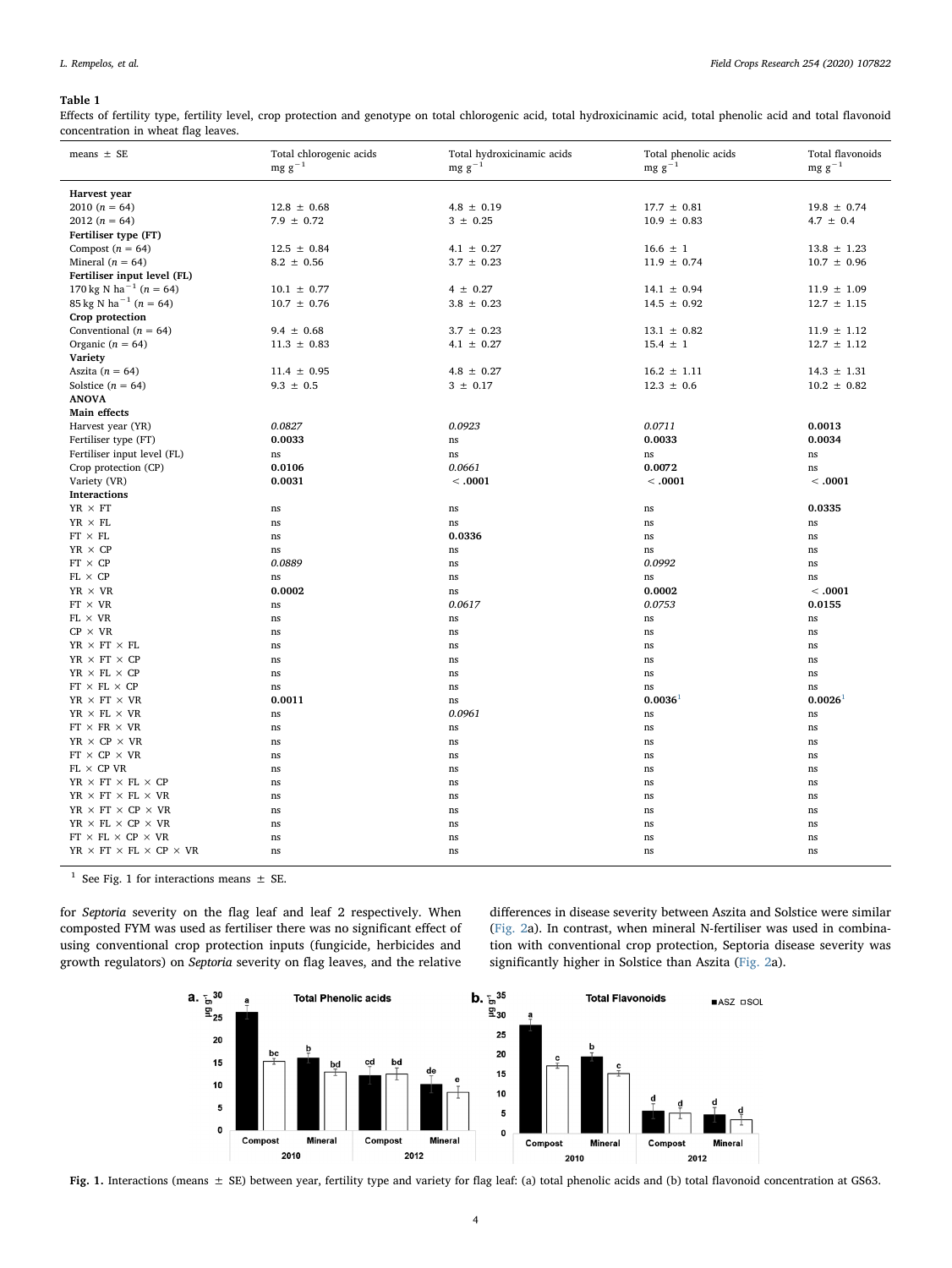#### <span id="page-4-0"></span>Table 2

Effects of fertility type, fertility level, crop protection and genotype on grain yield, harvest index, grain protein and leaf disease severity.

| means $\pm$ SE                                     | Septoria tritici Leaf 1<br><b>AUDPC</b> | Septoria tritici Leaf 2<br><b>AUDPC</b> | *Grain Yield<br>t ha $^{-1}$ | Harvest Index<br>$\frac{0}{0}$ | Grain Crude Protein<br>$\%$ |
|----------------------------------------------------|-----------------------------------------|-----------------------------------------|------------------------------|--------------------------------|-----------------------------|
| Harvest year                                       |                                         |                                         |                              |                                |                             |
| 2010 $(n = 64)$                                    | $237.6 \pm 17.76$                       | $273.7 \pm 24.37$                       | $4 \pm 0.23$                 | 44.8 $\pm$ 1.23                | $10.7 \pm 0.22$             |
| 2012 $(n = 64)$                                    | $205.9 \pm 15.16$                       | $244.8 \pm 21.54$                       | $3.1 \pm 0.17$               | $29.6 \pm 1.16$                | $10.9 \pm 0.22$             |
| Fertiliser type (FT)                               |                                         |                                         |                              |                                |                             |
| Compost $(n = 64)$                                 | $186.6 \pm 16.27$                       | $246.2 \pm 23.35$                       | $2.9 \pm 0.14$               | $35.2 \pm 1.19$                | $10.1 \pm 0.2$              |
| Mineral $(n = 64)$                                 | $256.9 \pm 15.79$                       | $272.2 \pm 22.66$                       | $4.2 \pm 0.23$               | $39.3 \pm 1.77$                | $11.4 \pm 0.22$             |
| Fertiliser input level (FL)                        |                                         |                                         |                              |                                |                             |
| 170 kg N ha <sup>-1</sup> (n = 64)                 | $217.5 \pm 17.73$                       | $257.4 \pm 23.45$                       | $3.8 \pm 0.24$               | $38 \pm 1.55$                  | $11.1 \pm 0.24$             |
| 85 kg N ha <sup>-1</sup> (n = 64)                  | $226 \pm 15.44$                         | $261.1 \pm 22.68$                       | $3.3 \pm 0.16$               | $36.4 \pm 1.5$                 | $10.4 \pm 0.19$             |
| Crop protection                                    |                                         |                                         |                              |                                |                             |
| Conventional ( $n = 64$ )                          | $201.8 \pm 14.27$                       | $252.2 \pm 20.84$                       | $3.8 \pm 0.22$               | $38.6 \pm 1.55$                | $10.8 \pm 0.21$             |
| Organic ( $n = 64$ )                               | $241.7 \pm 18.36$                       | $266.3 \pm 25.07$                       | $3.3 \pm 0.18$               | $35.9 \pm 1.49$                | $10.8 \pm 0.24$             |
| Variety                                            |                                         |                                         |                              |                                |                             |
| Aszita ( $n = 64$ )                                | $168 \pm 13.16$                         | $193.4 \pm 19.45$                       | $3.3 \pm 0.16$               | $34.5 \pm 1.45$                | $12 \pm 0.19$               |
| Solstice $(n = 64)$                                | $275.5 \pm 16.98$                       | $325.1 \pm 23.42$                       | $3.8 \pm 0.24$               | $40 \pm 1.53$                  | $9.5 \pm 0.12$              |
| <b>ANOVA</b>                                       |                                         |                                         |                              |                                |                             |
| <b>Main effects</b>                                |                                         |                                         |                              |                                |                             |
| Harvest year (YR)                                  | ns                                      | ns                                      | ns                           | 0.0114                         | ns                          |
| Fertiliser type (FT)                               | 0.0347                                  | ns                                      | 0.018                        | 0.0455                         | 0.0001                      |
| Fertiliser input level (FL)                        | $\rm ns$                                | ns                                      | ns                           | ns                             | 0.0005                      |
| Crop protection (CP)                               | ns                                      | $\rm ns$                                | 0.0007                       | 0.0648                         | ns                          |
| Variety (VR)                                       | < .0001                                 | < .0001                                 | < .0001                      | 0.0002                         | $<$ .0001 $\,$              |
| <b>Interactions</b>                                |                                         |                                         |                              |                                |                             |
| $YR \times FT$                                     | ns                                      | ns                                      | $0.0127^2$                   | ns                             | 0.0007                      |
| $YR \times FL$                                     | ns                                      | ns                                      | ns                           | ns                             | ns                          |
| $FT \times FL$                                     | ns                                      | ns                                      | 0.0937                       | ns                             | 0.0001 <sup>3</sup>         |
| $YR \times CP$                                     | $\rm ns$                                | ns                                      | ns                           | ns                             | ns                          |
| $FT \times CP$                                     | ns                                      | $0.0005^5$                              | ns                           | ns                             | ns                          |
| $FL \times CP$                                     | ns                                      | ns                                      | ns                           | ns                             | ns                          |
| $YR \times VR$                                     | ns                                      | ns                                      | < 0.001 <sup>2</sup>         | 0.0319 <sup>1</sup>            | < .0001 <sup>3</sup>        |
| $FT \times VR$                                     | ns                                      | $0.0041^5$                              | < .0001 <sup>2</sup>         | ns                             | $0.004^3$                   |
| $FL \times VR$                                     | $0.0035^{4}$                            | ns                                      | 0.0536                       | ns                             | ns                          |
| $CP \times VR$                                     | 0.0378 <sup>4</sup>                     | ns                                      | ns                           | ns                             | $0.0289^{3}$                |
| $YR \times FT \times FL$                           | ns                                      | ns                                      | ns                           | ns                             | ns                          |
| $YR \times FT \times CP$                           | ns                                      | ns                                      | ns                           | ns                             | ns                          |
| $YR \times FL \times CP$                           | ns                                      | ns                                      | ns                           | ns                             | ns                          |
| $FT \times FL \times CP$                           | ns                                      | ns                                      | ns                           | ns                             | 0.0998                      |
| $YR \times FT \times VR$                           | ns                                      | ns                                      | 0.0183 <sup>1</sup>          | ns                             | < .0001 <sup>3</sup>        |
| $YR \times FL \times VR$                           | ns                                      | ns                                      | ns                           | ns                             | ns                          |
| $FT \times FR \times VR$                           | 0.0522                                  | 0.0316 <sup>1</sup>                     | ns                           | ns                             | $0.0018^3$                  |
| $YR \times CP \times VR$                           | ns                                      | ns                                      | 0.0978                       | 0.005                          | ns                          |
| $FT \times CP \times VR$                           | 0.0079 <sup>1</sup>                     | $\rm ns$                                | 0.0265                       | ns                             | 0.0661                      |
| $FL \times CP VR$                                  | ns                                      | ns                                      | ns                           | ns                             | ns                          |
| $YR \times FT \times FL \times CP$                 | ns                                      | ns                                      | ns                           | ns                             | ns                          |
| YR $\times$ FT $\times$ FL $\times$ VR             | ns                                      | ns                                      | ns                           | ns                             | < .0001 <sup>1</sup>        |
| YR $\times$ FT $\times$ CP $\times$ VR             | ns                                      | ns                                      | ns                           | ns                             | 0.0135 <sup>1</sup>         |
| YR $\times$ FL $\times$ CP $\times$ VR             | ns                                      | ns                                      | ns                           | ns                             | ns                          |
| $FT \times FL \times CP \times VR$                 | ns                                      | ns                                      | ns                           | ns                             | ns                          |
| YR $\times$ FT $\times$ FL $\times$ CP $\times$ VR | ns                                      | ns                                      | ns                           | ns                             | ns                          |
|                                                    |                                         |                                         |                              |                                |                             |

<span id="page-4-2"></span><sup>1</sup> See [Fig. 2](#page-5-0) for interactions means  $\pm$  SE; <sup>2</sup> See Fig. S2 for interactions means  $\pm$  SE; <sup>3</sup> See Fig. S3 for interactions means  $\pm$  SE; <sup>4</sup> See Fig. S4 for interactions means  $\pm$  SE; <sup>5</sup> See Fig. S5 for interactions means  $\pm$  SE.

<span id="page-4-1"></span>\* Dry matter yield.

Septoria disease on leaf 2 was similar with all four fertiliser regimes (high and low composted FYM and mineral fertiliser inputs) for cultivar Aszita ([Fig. 2](#page-5-0)b). In contrast, for the cultivar Solstice, mineral N-fertiliser resulted in a higher disease severity than was observed for composted FYM, but only under the higher fertiliser input level [\(Fig. 2](#page-5-0)b). Also, significant differences in Septoria disease severity between the two varieties were only detected when mineral N fertilisers were used ([Fig. 2](#page-5-0)b). Figures describing the 2-way interactions detected for Septoria severity are in the supplementary information (Fig. S4).

Virtually no yellow rust symptoms were found on Aszita. In Solstice substantial yellow rust was only found in crops that were fertilised with mineral N fertilisers (on the flag leaf only when the high N input level was used) under organic crop protection (not treated with conventional fungicide/herbicide/growth regulator sprays). Detailed results on main effects, and interactions between, experimental factors are provided in the supplementary information (Table S5; Fig. S6).

Virtually no stem lodging was found in Solstice, which had significantly shorter stems. On the other hand stem lodging in Aszita was more severe in the dry/warm year 2010 (Table S5), which was also characterised by stronger winds (higher average wind speeds) than 2010 (Fig. S1). In the variety Aszita, lodging was most severe in mineral N fertilised crops under organic crop protection (not treated with conventional fungicide/herbicide/growth regulator sprays) in both years. Detailed results on main effects, and interactions between, experimental factors are provided in the supplementary information (Table S5; Fig. S5).

#### 3.2.1. Drivers for foliar/ear disease severity and stem lodging

When associations between phenolic acids, agronomic protocol, variety choice drivers/explanatory variables, and disease severity were analysed by RDA the explanatory variables accounted for 41.6% of variation. Axis 1 explained 35.7% of the variation with axis 2 a further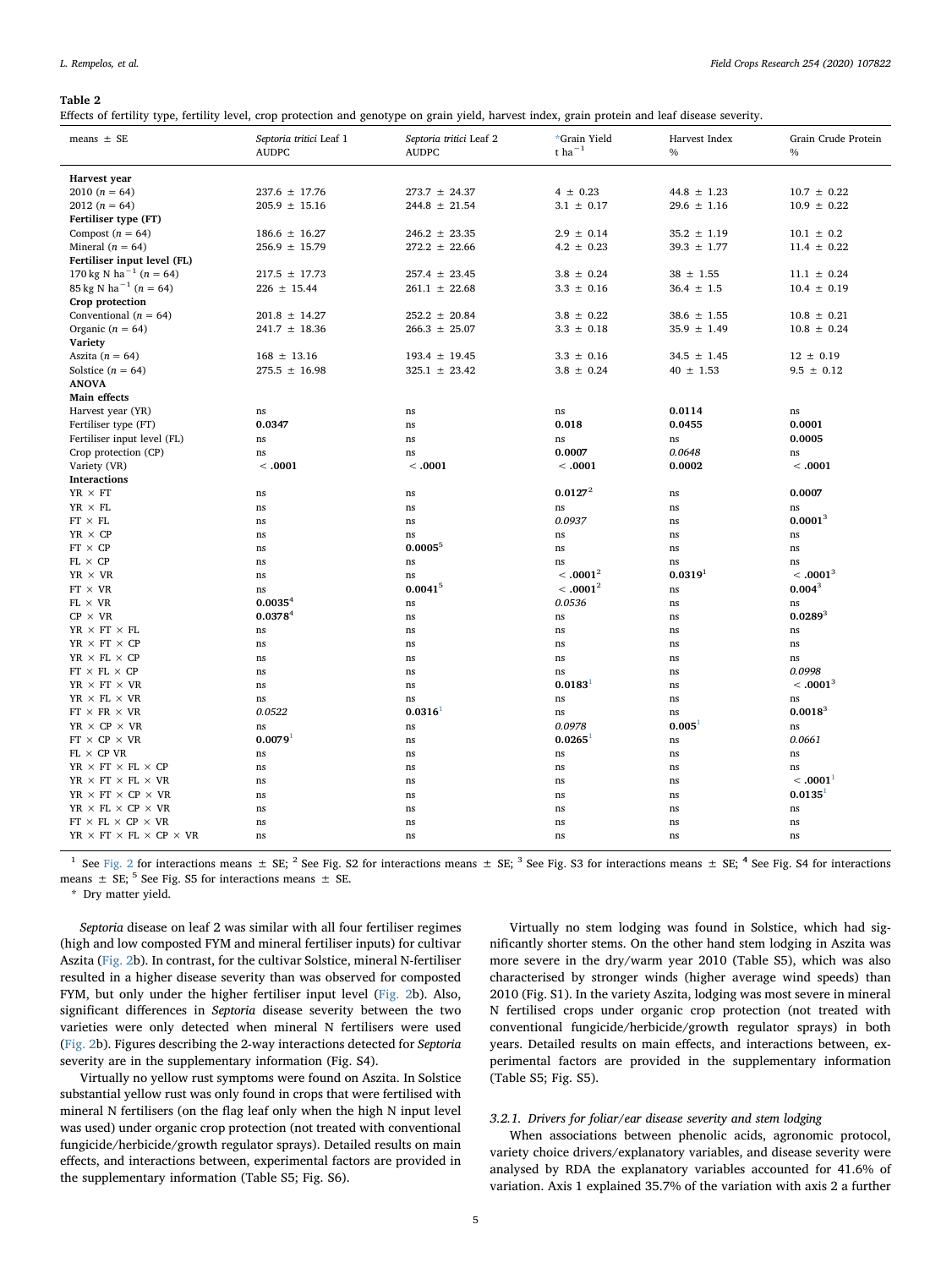<span id="page-5-0"></span>

Fig. 2. Interactions (means  $\pm$  SE) between (a) year, fertiliser type and variety; (b) fertiliser type, crop protection and variety for grain yield (DM); (c) fertiliser type, crop protection and variety for Septoria severity at flag leaf; (d) fertiliser input level, fertiliser type and variety for Septoria severity at leaf 2; (e) year and variety and (f) year, crop protection and variety for harvest index; (g) Year, fertiliser type, fertiliser input and variety and (h) year, fertiliser type, crop protection and variety for gran protein content; CCP: conventional crop protection; OCP: organic crop protection.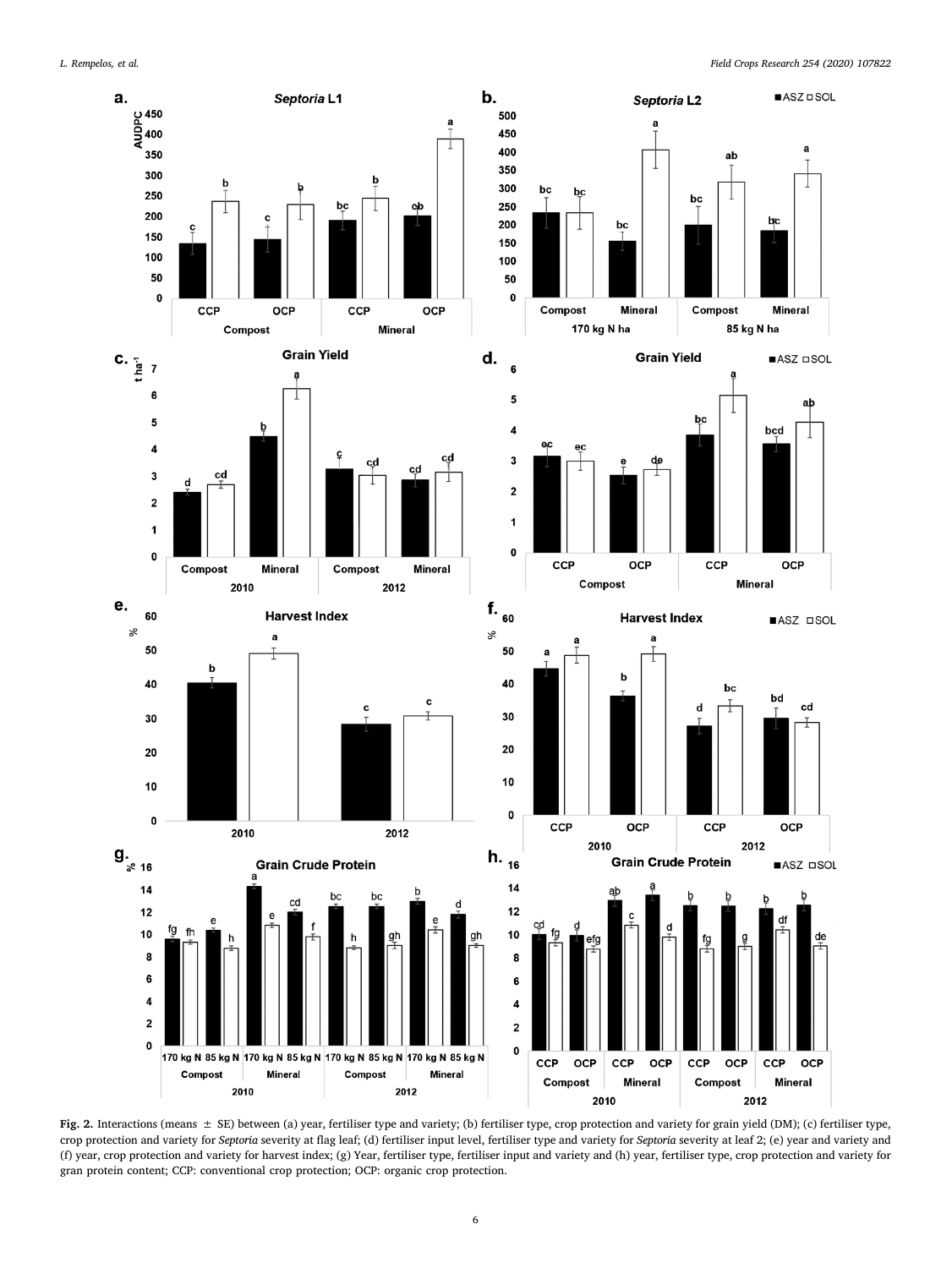<span id="page-6-0"></span>

Fig. 3. Bi-plot derived from redundancy analysis showing: (a) associations between phenolic compounds and disease severity, (b) associations between flavonoids and disease severity (AUDPC) (see Table S7 for Monte Carlo permutation test values).

Arrows represent continuous explanatory variables/ drivers, while black diamonds represent explanatory variables/drivers. CCP: conventional crop protection; OCP: organic crop protection; COM: compost; MIN: mineral; CQA 1: neo-chlorogenic acid; CQA 2: chlorogenic acid CQA 3: 3´-methyl chlorogenic acid; SyrA: syringic acid; VanillicA: vanillic acid; Pcom: P-coumaric acid; ferulic A: ferulic acid; 2HCA: 2-hydroxinnamic acid; F1: isoorientin 6″-O-xyloside; F2: mix of luteolin 6-C-galactoside 8-C-glucoside and lucenin-2 (luteolin 6, 8 di-C-glucoside); F3: apigenin 6-C-galactoside, 8-C-glucoside; F4: mix of uncharacterised apigenin and luteolin glycosides; F5: isoorientin; F6: isoorientin 2″-O-Rhamnoside; F7: 3´-Cglucoside, 2´,4´,6´,3,4-pentahydroxychalcone: F8: isovitexin; F9: isoscoparin (3´-methylluteolin 6-C-glucoside); F13: triticin; F10-f12: three uncharacterised flavonoid (flavones) peaks; S: Septoria; M: mildew; YR: yellow rust.

6.2% of the variation [\(Fig. 3a](#page-6-0)). Variety was identified as the strongest driver (P value =  $0.02$ ). Total plant N uptake at GS63, crop protection, CQA3, CQA2 and mineral fertilisation were also important drivers (p values between 0.002 and 0.006) (Table S7). Foliar and ear disease severity were positively associated with plant N uptake, use of the variety Solstice and mineral fertilisers and, to a lesser extent, the use of organic crop protection (OCP) along the positive axis 1. On the other hand foliar and ear disease was negatively associated with composted FYM fertiliser inputs, individual phenolic compounds and the use of the variety Aszita along axis 1 [\(Fig. 3a](#page-6-0)). Correlation analysis (which was performed separately for each variety) showed very similar trends (Fig. S7a, b). When associations between flavonoid compounds, agronomic and variety choice drivers/ explanatory variables, and disease severity were analysed by RDA (with climatic variables as supplementary drivers) very similar results were obtained ([Fig. 3b](#page-6-0)) with correlation

analysis also showing similar trends (Fig. S7a, b).

## 3.3. Grain yield, harvest index and crude protein content

Significant main effects of fertiliser input type, crop protection and variety (but not year) were detected for grain dry matter yield. Grain yield was higher when mineral fertiliser inputs, pesticide based conventional crop protection and the variety Solstice were used (Table 2). There were also significant 2-way interactions between: (a) year and fertility type; (b) fertility type and variety (Fig. S2) as well as significant 3-way interactions between: (a) year, fertility type and variety [\(Fig. 2c](#page-5-0)); (b) fertility type, crop protection and variety, which were further investigated ([Fig. 2d](#page-5-0)). [Fig. 2c](#page-5-0) and d describes the nature of the 3-way interactions detected for grain yield. Overall grain yields were higher in the warm/dry 2010 harvest year than the cool/wet 2012 harvest year.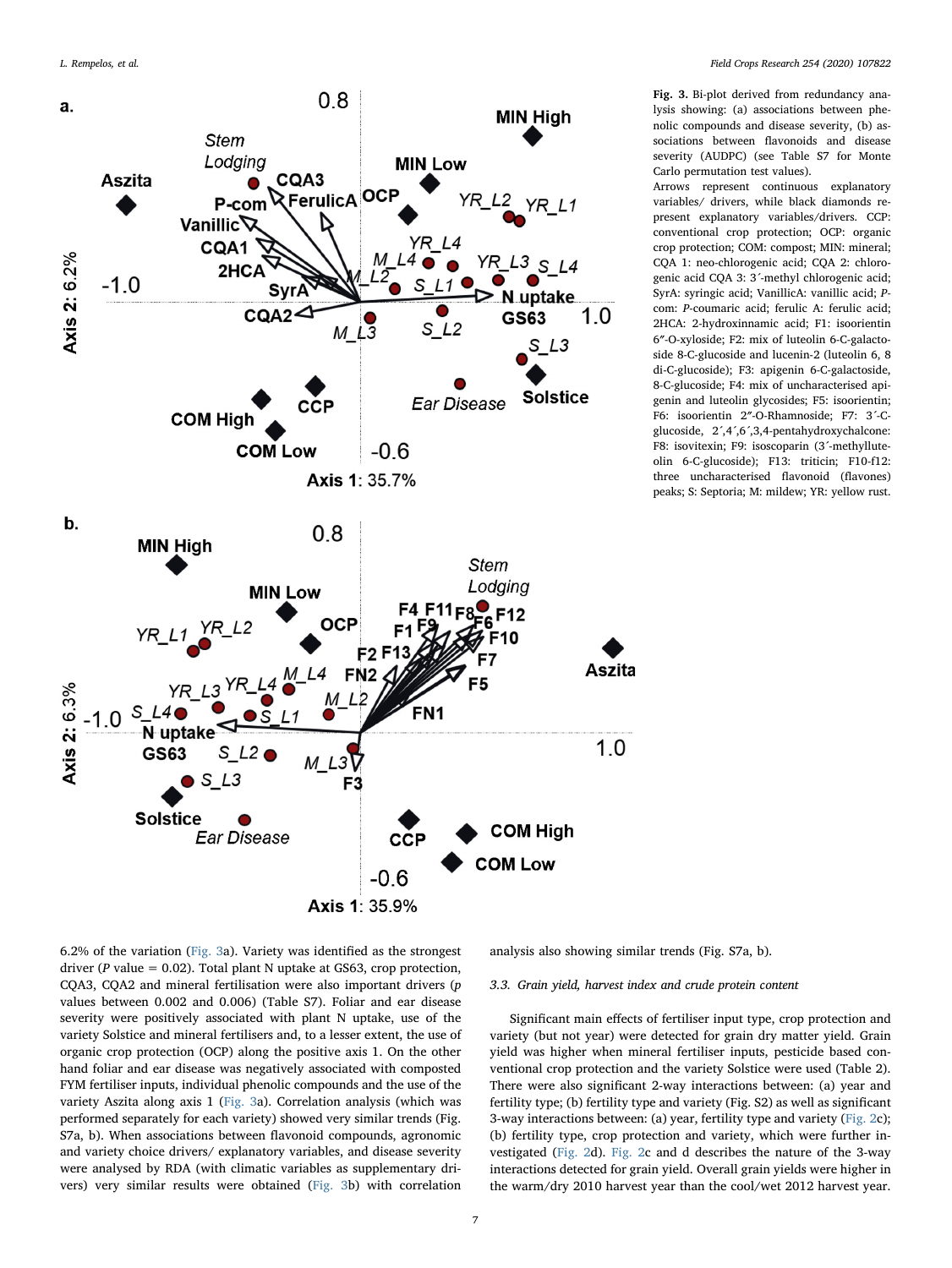However, when composted FYM was used as fertiliser, Aszita produced higher yields in the wet/cool 2012 season compared to 2010, while Solstice produced similar yields with composted FYM in both years ([Fig. 2](#page-5-0)c). In contrast, when mineral N was used as fertiliser, both varieties produced higher yields in the dry/warm 2010 season, but the relative yield difference between years was greater for Solstice than Aszita ([Fig. 2c](#page-5-0)). When composted FYM was used as fertiliser there was no significant difference between varieties and crop protection regimes. However, when mineral N-fertilisers were used the variety Solstice produced higher yields than Aszita, but only when conventional pesticide-based crop protection regimes were used; yields of the two varieties were not significantly different with organic crop protection ([Fig. 2d](#page-5-0)).

Significant main effects of year, fertiliser input type, and variety (but not crop protection) were detected for harvest index (HI). HI was higher in the dry/warm season (2010), when mineral fertiliser inputs, and the variety Solstice were used [\(Table 2](#page-4-0)). There was also a significant 2-way interaction between year and variety ([Fig. 2](#page-5-0)e) and a significant 3-way interaction between year, crop protection and variety ([Fig. 2](#page-5-0)f). In the dry/warm season (2010) Solstice crops had significantly higher HI than Aszita, while both varieties had similar HI in the cooler/ wet season (2012) ([Fig. 2](#page-5-0)e). In the dry/warm season (2010) Solstice had significantly higher HI than Aszita when organic crop protection was used, while both varieties had similar HI when conventional crop protection (with growth regulators) was used ([Fig. 2](#page-5-0)f). In contrast, in the cool/wet season (2012) Solstice had significantly higher HI than Aszita when conventional crop protection (which included treatment with the growth regulator chlormequat) was used while both varieties had similar HI when organic crop protection was used [\(Fig. 2f](#page-5-0)).

Significant main effects of fertiliser input type, fertiliser input level and variety (but not year and crop protection) were detected for grain crude protein concentrations ([Table 2](#page-4-0)). Concentrations were higher when mineral N-fertiliser, the high fertiliser input level and the variety Aszita were used ([Table 2](#page-4-0)). There were also significant 2-way interactions between: (a) year and fertility type (Fig. S3); (b) fertility type and fertility rate (Fig. S3); (c) year and variety (Fig. S3); (d) fertility type, variety (Fig. S3);  $\epsilon$  crop protection, variety (Fig. S3) as well as significant 3-way interactions between: (a) year, fertility type and variety (Fig. S3); (b) fertility type, fertility rate and variety (Fig. S3) and significant 4-way interactions between: (a) year, fertility type, fertility rate, variety [\(Fig. 2g](#page-5-0)); and (b) year, fertility type, crop protection, and variety ([Fig. 2](#page-5-0)h).

The nature of the 4-way interactions between year, fertiliser type, fertiliser input level and variety detected for grain protein content is further described in [Fig. 2](#page-5-0)g. In the dry/warm season (2010) Aszita crops produced significantly higher protein levels than Solstice in composted FYM fertilised plots when the lower composted FYM input level was used, while both varieties produced similar yields at the higher composted FYM input level ([Fig. 2e](#page-5-0)). Protein levels for both varieties remained below the 11.5% required to obtain a baking quality premium in Europe. However, when mineral fertilised crops were compared in 2010, Aszita produced significantly higher protein levels than Solstice at both fertiliser input levels [\(Fig. 2](#page-5-0)g) and protein levels of Aszita (but not Solstice) were above the 11.5% protein required to obtain a baking quality premium.

In contrast, in the cool/wet season (2012) Aszita produced significantly higher protein contents than Solstice. Protein concentrations of Aszita were above the 11.5% baking quality threshold, while protein concentrations of Solstice were below 10% with all 4 fertilisation treatments [\(Fig. 2g](#page-5-0)). The nature of the 4-way interactions between year, fertiliser type, crop protection and variety detected for grain protein content is further described in [Fig. 2h](#page-5-0). In the dry/warm season (2010) no significant effect of using synthetic chemical fungicides, herbicides and growth regulators on protein content could be detected in both varieties when composted FYM was used as fertiliser ([Fig. 2h](#page-5-0)). However, when mineral fertilised crops were compared in 2010, the use of

conventional crop protection regimes resulted in slightly, but significantly higher protein concentrations in Solstice, but not Azsita ([Fig. 2h](#page-5-0)). In contrast, in the cooler/wet season (2012) crop protection had no significant effect on protein levels in both varieties grown with either mineral or composted FYM fertilisers ([Fig. 2](#page-5-0)h).

#### 4. Discussion

The majority of studies aimed at quantifying effects of contrasting agronomic protocols (rotation design, fertilisation and crop protection) used in organic and conventional farming on winter wheat yield and quality were carried out using short straw varieties developed for the high input conventional sector ([Bilsborrow et al., 2013](#page-10-4); [Cooper et al.,](#page-10-12) [2011;](#page-10-12) [Rempelos et al., 2018](#page-11-9); [Tetard-Jones et al., 2013\)](#page-11-12). However, it has been suggested that these "conventional" wheat varieties may lack many important traits such as nutrient use efficiency from organic fertiliser inputs, competitiveness against weeds, and disease resistance necessary for optimum performance (e.g. grain yield, yield stability and quality) required for high performance in organic farming systems ([Lammerts van Bueren et al., 2010;](#page-10-6) [Lammerts van Bueren and Myers,](#page-10-13) [2012;](#page-10-13) [Lammerts van Bueren et al., 2008;](#page-10-17) [Lammerts Van Bueren et al.,](#page-10-18) [2007;](#page-10-18) Murphy [et al., 2007](#page-11-6)). This study is therefore one of the first to: (i) compare the performance of two winter wheat varieties, developed via conventional and organic /low-input farming focused breeding/selection programmes under contrasting fertilisation and crop protection protocols; (ii) identify interactions between variety, fertilisation and crop protection protocols with respect to leaf phenolic/flavonoid compound concentrations and their relationship with resistance against certain foliar fungal diseases; as well as (iii) assess the relative importance of genetic and agronomic factors/drivers for phenolic profiles, and crop health and performance parameters using redundancy analyses.

## 4.1. The importance of interactions between genetic and agronomic factors on leaf phenolic concentration and disease severity

The finding that both phenolic acid and flavonoid concentrations in flag leaves were substantially higher when composted FYM rather than mineral N is used at similar total N-input levels confirms results of our previous studies which investigated the effect of contrasting rotation, fertilisation and crop protection regimes on crop health, yield and quality parameters in the short straw variety Malacca, which was developed for and widely used in UK conventional farming systems in the past ([Bilsborrow et al., 2013;](#page-10-4) [Rempelos et al., 2018](#page-11-9)). Our findings are also consistent with other studies which reported negative correlations between mineral N-fertiliser input levels and phenolic acid and flavonoid content ([Sander and Heitefuss, 1998;](#page-11-7) [Siranidou et al., 2002\)](#page-11-8), and studies which showed higher antioxidant/polyphenol concentrations in organic compared to conventional food and feed crops (Baranski et al., 2014).

The metabolism of phenolic and other antioxidant compounds in plants is known to be affected by climatic conditions and often reduced at low temperature and radiation levels [\(Agati et al., 2011](#page-10-19); [Del Rio](#page-10-8) [et al., 2013;](#page-10-8) [Fernandez-Orozco et al., 2010](#page-10-20); [Kim et al., 2012](#page-10-21)). The evolution of phenolic compounds in plants is believed to be a result of a "Trade-off" between growth and defence-related metabolism. Normally, when plant growth is more limited than photosynthesis, there will be an increase in resource allocation to carbon-based secondary defence compounds ([Bryant et al., 1983;](#page-10-22) [Coley et al., 1985;](#page-10-23) [Herms and](#page-10-24) [Mattson, 1992](#page-10-24)). It has also been suggested that the level of many phenolic compounds is low under some environmental conditions simply because the risk of photo damage is low and they are therefore not required [\(Close and McArthur, 2002\)](#page-10-25). Results in this study suggest that the effect of warm/dry/high solar radiation conditions was greater for flavonoids (4 times higher in 2010 compared to 2012) than for phenolic acids (50–80% higher in 2010 than 2012). The finding that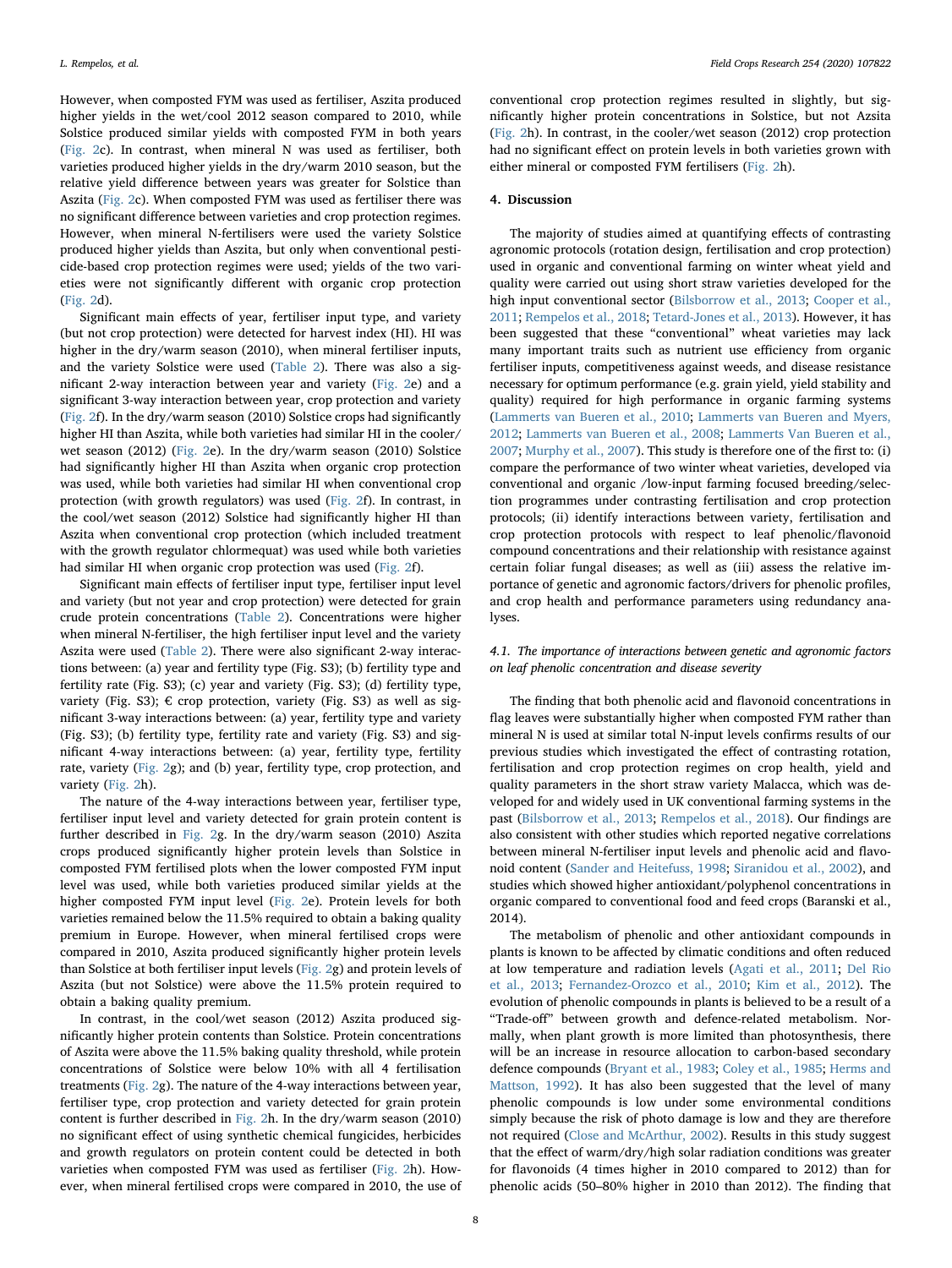variety choice and fertilisation had substantial effects on phenolic concentrations only in the dryer/warm 2010 season, but not in 2012 indicates that genetic and agronomic regimes used in the present study cannot alleviate the negative effects of cool/wet/ low solar radiation weather conditions.

Results also suggest that Aszita (a variety developed for the organic/ low input farming sector) had a greater genetic potential for expression of high foliar phenolic concentrations than Solstice (a variety developed for the conventional farming sector). However, to our knowledge neither organic nor conventional programmes breed/select for high antioxidant/ (poly)-phenolic content. The overall higher phenolic concentrations found in Aszita may however, have resulted indirectly from the approaches taken in the organic breeding programmes, which focused on making crosses that are likely to result in longer straw, high levels of resistance against lodging/stem base diseases and/or applying stronger selection pressure for foliar disease resistance.

Semi-dwarfing genes were introduced into modern wheat varieties to reduce the risk of lodging and increase harvest index. However, in organic systems the non-use of mineral N-fertilisers results in a substantially lower incidence/risk of lodging, but also a reduction in protein content ([Rempelos et al., 2018](#page-11-9)). Organic farmers are therefore able to and often choose longer-straw varieties, since straw length is often positively correlated with Septoria resistance, weed competitiveness and protein content ([Lammerts van Bueren et al., 2010](#page-10-6); [Mayer et al., 2015](#page-10-26)).

The higher Septoria resistance/tolerance in longer straw varieties may be particularly important, since Septoria was reported to be the only foliar disease that that contributes to the yield gap between organic and conventional wheat production systems ([Bilsborrow et al.,](#page-10-4) [2013;](#page-10-4) [Mayer et al., 2015](#page-10-26)). However, until a larger number of varieties/ genotypes from organic and conventional farming focused breeding/ selection programmes has been compared it remains unclear whether the differences between Aszita and Solstice represent a general trend or are specific to these two varieties.

Phenolic acids and flavonoids are thought to be involved in plant tolerance/ resistance to pests and diseases [\(Du Fall and Solomon, 2011\)](#page-10-27) and selection for resistance against foliar and stem base diseases/lodging may therefore have resulted in co-selection for high genetic potential to produce high levels of phenolic compounds in leaves. This view would be consistent with the findings that redundancy analysis showed strong negative associations between foliar phenolic concentrations and both yellow rust and Septoria severity. Links between phenolic concentrations and resistance to foliar diseases in wheat such as powdery mildew and Fusarium have previously been reported ([Atanasova-Penichon et al., 2016](#page-10-28)), but this is to our knowledge the first report of an association with Septoria resistance.

The finding that Septoria severity was higher, and yellow rust was only detected in Solstice, could lead to the conclusion that the lower disease susceptibility in Aszita might be caused by the higher concentrations of phenolic acids and flavonoids measured in this variety compared with Solstice. However, substantially higher phenolic concentrations in Aszita were only found in composted FYM fertilised plots, while the significant difference in Septoria severity (L2) between the two varieties were only detected in mineral fertilised crops (in both years) in which phenolic concentrations were not substantially different. This suggests that factors other than phenolic concentrations might have contributed to the difference in foliar disease severity between the two varieties.

Several studies reported that S. tritici severity is negatively correlated with plant height ([Camacho-Casas et al., 1995](#page-10-29); [Danon, 1982](#page-10-30)) and it has been suggested that this could result from (a) unfavourable environmental and epidemiological factors due to plant height [\(Bahat](#page-10-31) [et al., 1980](#page-10-31); [Scott et al., 1985](#page-11-18); [Simon et al., 2005](#page-11-19)), (b) the linkage between resistance and plant height ([Scott et al., 1985](#page-11-18)), (c) the vertical transport of the pathogen from soil or infected lower leaves [\(Bahat](#page-10-31) [et al., 1980](#page-10-31); [Eyal, 1981;](#page-10-32) [Scott et al., 1985](#page-11-18)), as well as (d) the rate of stem extension. It was previously reported that the spore transfer to the

upper leaves is affected by the rate of stem extension which is a major reason for the rapid spread of disease from inoculum on the lower leaves to the upper leaves and flag leaf in short straw varieties [\(Lovell](#page-10-33) [et al., 1997\)](#page-10-33). This could therefore also explain the difference in disease severity between the two varieties, however more evidence from studies comparing S. tritici resistance between long and short straw wheat varieties is required.

Breeding and selection regimes used for organic bread making wheat varieties often generate varieties with a (1) longer straw, which is known to be positively correlated with improved Septoria tolerance as well as protein content (Dotlač[il et al., 2011;](#page-10-34) [Scott et al., 1985](#page-11-18)); (2) high Septoria, rust and bunt resistance, (3) high yield and nutrient uptake efficiency from organic fertiliser inputs and (4) high protein content and bread making quality (Crespo-[Herrera and Ortiz, 2015;](#page-10-7) [Lammerts](#page-10-6) [van Bueren et al., 2010,](#page-10-6) [2008](#page-10-17); [Wolfe et al., 2008](#page-11-5)). However, the effect of organic vs conventional breeding and selection regimes on phenolic profiles and concentrations has, to our knowledge, not previously been studied.

## 4.2. The relative importance of the interactions between agronomic and genetic factors on wheat grain yield and crude protein concentrations

The overall 30% higher yield in in the warmer/dryer 2010 season was not surprising, since seasons with relatively high temperatures and solar radiation and, moderate rainfall tend to result in the highest yields. However, the finding that substantial differences in yield between the two seasons and between the two varieties could only be detected in mineral fertilised crops was unexpected. In fact, Aszita had numerically higher yields than Solstice in the cooler/wetter 2012 season when composted FYM was used as fertiliser, and Solstice significantly higher yields in the warmer/dryer 2010 season only when mineral N-fertiliser was used.

It could hypothesise that the yield differences between the two seasons were likely due to greater N-losses especially in mineral-N fertiliser plots in 2012 because of the 3 times higher rainfall (131 mm vs 517.6 mm) between April and August in 2012. However, the total Nuptake at anthesis in 2012 (cool/wet season) were higher than in 2010 (data not shown), which suggests that factors other than N-availability may have contributed, to the lower grain yield in 2012. It is likely that the 30% lower solar radiation during the 2012 post-anthesis (grain filling) period was a key yield limiting factor. Grain filling depends on both stem dry matter reserves and solar radiation (and associated levels of photosynthesis), and known to be an important factors regulating winter wheat yields ([Murchie et al., 2009](#page-11-20); [Xiong et al., 2012\)](#page-11-21). Stem dry matter reserves are thought to have a limited effect on yield formation. However, under environmental stress pre-anthesis dry matter reserves were shown to make a larger contribution to yield formation ([Bidinger](#page-10-35) [et al., 1977\)](#page-10-35). The may explain the finding that in 2012 (the wet/cold season) the long straw variety (Aszita) showed a 25% reduction in HI compared to 2010 while the short straw one (Solstice) a 40% indicates that stem length might also play a role in stem dry matter reserves and its translocation during grain filling under stress conditions.

Grain yield is often reported to be negatively correlated with protein content due to a yield dilution effect [\(McDonald et al., 2008\)](#page-10-36). However in our study correlation analysis showed a strong positive correlation between yield and protein only in warm/ dry 2010. It is therefore surprising that grain protein levels in the composted FYM fertilised Aszita were higher in 2012 (the wet/cold season with low solar radiation) than 2010. Previous studies suggest that this may have been linked to (a) differences in the root system development, (b) increased N uptake during later stages of grain filling, and/or (c) variation in the N translocation efficiency leading to a higher protein content in vegetative tissues, and a larger protein reservoir at the onset of grain filling ([Kramer, 1979\)](#page-10-37). In the present study, both varieties were planted on the same date and reached different growth stages and maturity at the same time. This makes it unlikely that differences in the speed of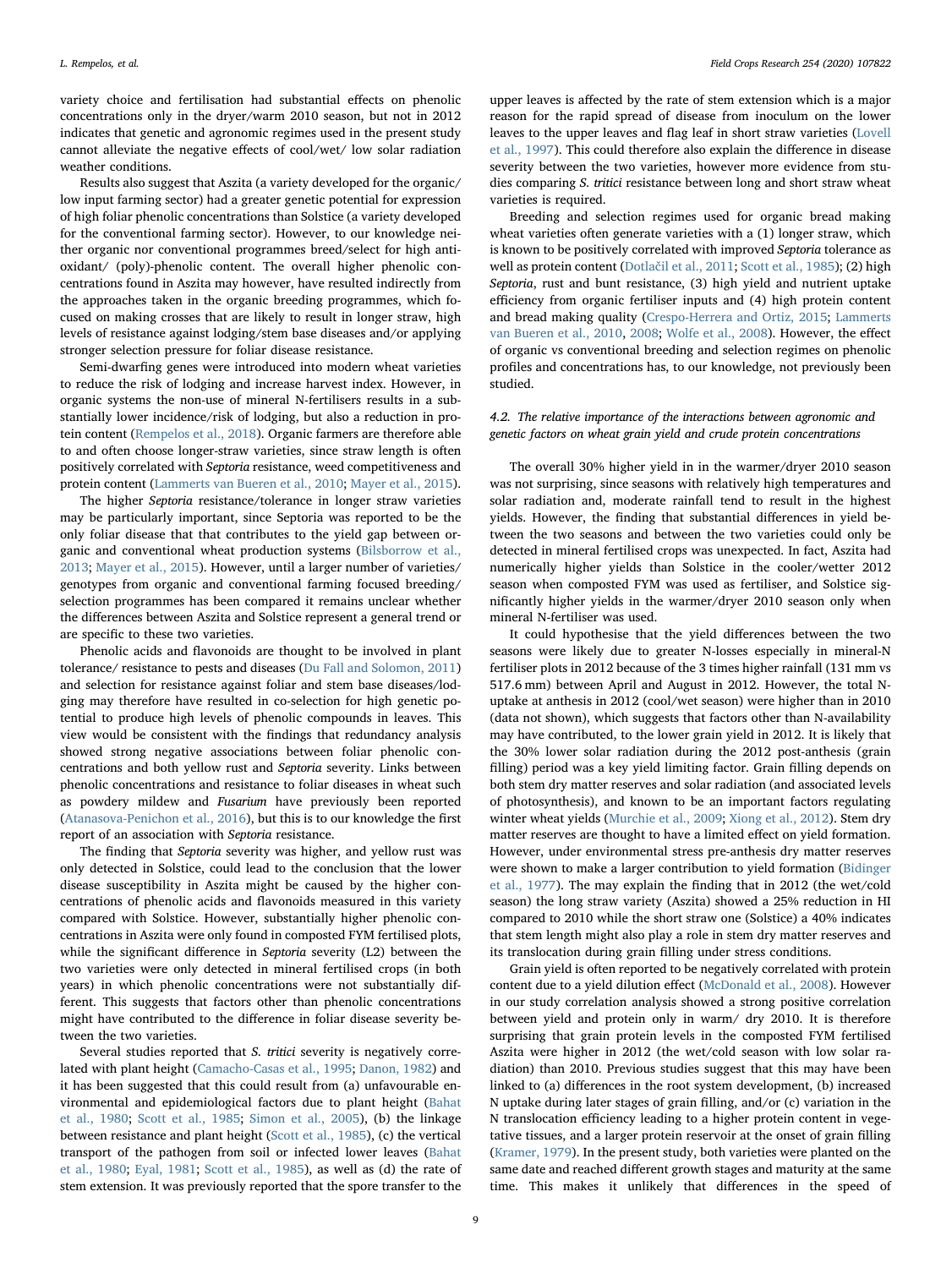development between varieties affected N-uptake. However, root system development was not monitored and may have differed between varieties. Future studies should therefore investigate differences in root systems and development pattern between varieties from contrasting breeding programmes.

It should also be pointed out that average yield levels for both varieties were relatively low compared to average winter wheat yields achieved at Nafferton farm both in commercial production and the long-term field experiments under similar organic and conventional fertilisation and crop protection regimes [\(Bilsborrow et al., 2013](#page-10-4); [Cooper et al., 2011](#page-10-12); [Swain et al., 2014;](#page-11-22) [Tetard-Jones et al., 2013](#page-11-12)). This is thought to have been due to (a) experiments having been established mid-rotation (after two years winter cereal crops and an oilseed rape crop) resulting in a low nutrient and especially  $N_{\text{min}}$  status; (b) exceptionally poor weather conditions in 2012 when commercial wheat yields in the North East of England were at record low levels and (c) the fact that no P and K fertiliser was applied to the mineral N fertility input type plots. Results suggest that Solstice was the variety with the higher yield potential, but that this potential is only realised in mineral-N fertilised plots and in the dryer-warmer 2010 season. It is interesting to note that Solstice responded to switching from composted FYM to mineral fertiliser inputs with a larger relative yield, but lower relative protein increase than Aszita (protein contents in Solstice remained well below the threshold required for baking quality in the UK in both seasons i.e. 13%), which was also likely to have been due to the contrasting agronomic backgrounds and selection criteria used during breeding/selection of the two varieties.

Solstice would be expected to deliver higher economic returns than Aszita in intensive conventional farming systems but the low protein concentrations (< 10%) in both seasons suggest that it is an unsuitable variety for production of bread-making quality wheat in the North of England. On the other hand Solstice did not achieve its yield potential under the cool wet conditions experienced in 2012 as well as the composted FYM fertilised plots in both seasons (conditions under which no difference in yield between the two varieties was detected). This clearly indicated that Solstice delivers the primary target traits of conventional UK wheat breeding programmes such as short straw and associated lodging resistance and high grain yield under optimised mineral fertiliser and crop protection input regimes. However, it should be pointed out that the increase in Solstice yield from herbicide, fungicide and growth regulator applications in mineral fertilised crops was not significant. Results also indicate that the yield potential of Solstice cannot be realised (a) under organic farming conditions where average annual N-inputs with organic fertilisers are restricted to an average of 170 kg ha<sup> $-1$ </sup> year<sup>-1</sup> (= the higher manure input level used in this study), and (b) in cooler seasons with high rainfall, which may affect Nsupply to crops by increasing run-off and leaching of mineral N-fertilisers), and low solar radiation (=low photosynthetic activity), which may affect grain filling and therefore reduce grain yields.

Aszita had the same yields in both seasons but higher protein concentrations than Solstice and in 2012 protein concentrations in composted FYM fertilised Aszita crops were above the threshold of 11.5% set for organic baking quality premiums. Aszita also had higher levels of Septoria resistance, which is the main disease affecting wheat crops in the UK, and for which no effective crop protection treatments are available for organic farmers. The use of Aszita is therefore expected to deliver higher yield stability (less variable yields in seasons with contrasting climatic conditions) and economic returns under organic farming conditions, especially if the farmer aims at supplying the breadmaking wheat market. However, future studies should investigate if varieties that are bred for organic and low input systems have higher nutrient uptake and use efficiency leading to greater yield stability especially in seasons with extreme climatic conditions.

#### 5. Conclusions

Since this study only compared one modern, short-straw variety (Solstice) with one longer-straw variety from an organic farming focused breeding program (Aszita), results obtained cannot be used to draw general conclusions on the outcomes of contrasting breeding/selection protocols used for the conventional or organic/low input farming sector. However, the results from this pilot study provides for the first time some evidence that customizing breeding/selection protocols to the needs of specific production systems may deliver varieties that are more adapted to the farming sector targeted. These results should be confirmed in future studies comparing a wider range of varieties from both conventional and organic/ low-input breeding programmes.

Apart from greater foliar disease resistance, the "organic" variety Aszita produced higher grain protein levels, which may both be linked to the greater stem length targeted in organic breeding programmes. In contrast, conventional farming focused breeding programmes select for high yields under high mineral fertiliser input regimes and therefore target shorter stems, due to the higher lodging risk when high mineral-N inputs are used. Furthermore, Septoria was confirmed as the main foliar disease affecting yields in organic production systems, while in conventional crops a wider range of obligate fungal pathogens (such as Fusarium, rusts and powdery mildew) were observed in addition to lodging, which can be exacerbated by high mineral-N fertiliser inputs may cause substantial yield losses. Our results therefore also indicate that the greater yield potential of varieties bred for the conventional farming sector may only be realised with high N- fertiliser and pesticide inputs.

The expression of enzymes involved in the biosynthesis of phenolic compounds was recently shown to differ considerably between wheat varieties and different development stages of wheat, and phenolic concentrations in wheat tissues may affect the expression of genes involved in phenolic biosynthesis and/or metabolism ([Boutigny et al.,](#page-10-38) [2010\)](#page-10-38). In addition, phenolic compounds were shown to affect the expression of genes involved in mycotoxin biosynthesis in Fusarium spp. ([Ma et al., 2016\)](#page-10-39). The differential expression of specific genes in different wheat genotypes, at key developmental stages, and under contrasting environmental conditions has the potential to contribute to the identification of functional molecular markers to aid future wheat breeding programmes. It is therefore important to further elucidate the role of fertilisation regimes and phenolic/flavonoid compounds as regulators of gene expression in plants and pathogenic fungi. Future studies should investigate whether and to what extent the higher foliar phenolic levels are linked to disease resistance in Aszita/other long straw varieties, and whether phenolics are present in the grain, as these compounds are mainly localized to the outer layers of the grain and have been linked to the positive effects of whole grain consumption.

Future breeding programmes for the low input and organic sector should therefore focus on increasing yield potential under organic fertilisation regimes e.g. by focusing on traits such as high N-scavenging capacity and N use efficiency from organic fertiliser inputs as well as Septoria resistance. In contrast, breeding for conventional farming systems need to continue to focus on breeding for resistance to a wider range of foliar pathogens, high phenolic expression under high mineral N-input regimes, especially if these compounds are confirmed as resistance factors and/or being nutritionally-desirable.

## CRediT authorship contribution statement

Leonidas Rempelos: Methodology, Investigation, Formal analysis, Data curation, Visualization, Writing - review & editing. Mohammed Saleh Bady Almuayrifi: Methodology, Investigation, Writing - review & editing. Marcin Baranski: Investigation, Data curation, Visualization. Catherine Tetard-Jones: Methodology, Supervision. Bronwyn Barkla: Writing - review & editing. Ismail Cakmak: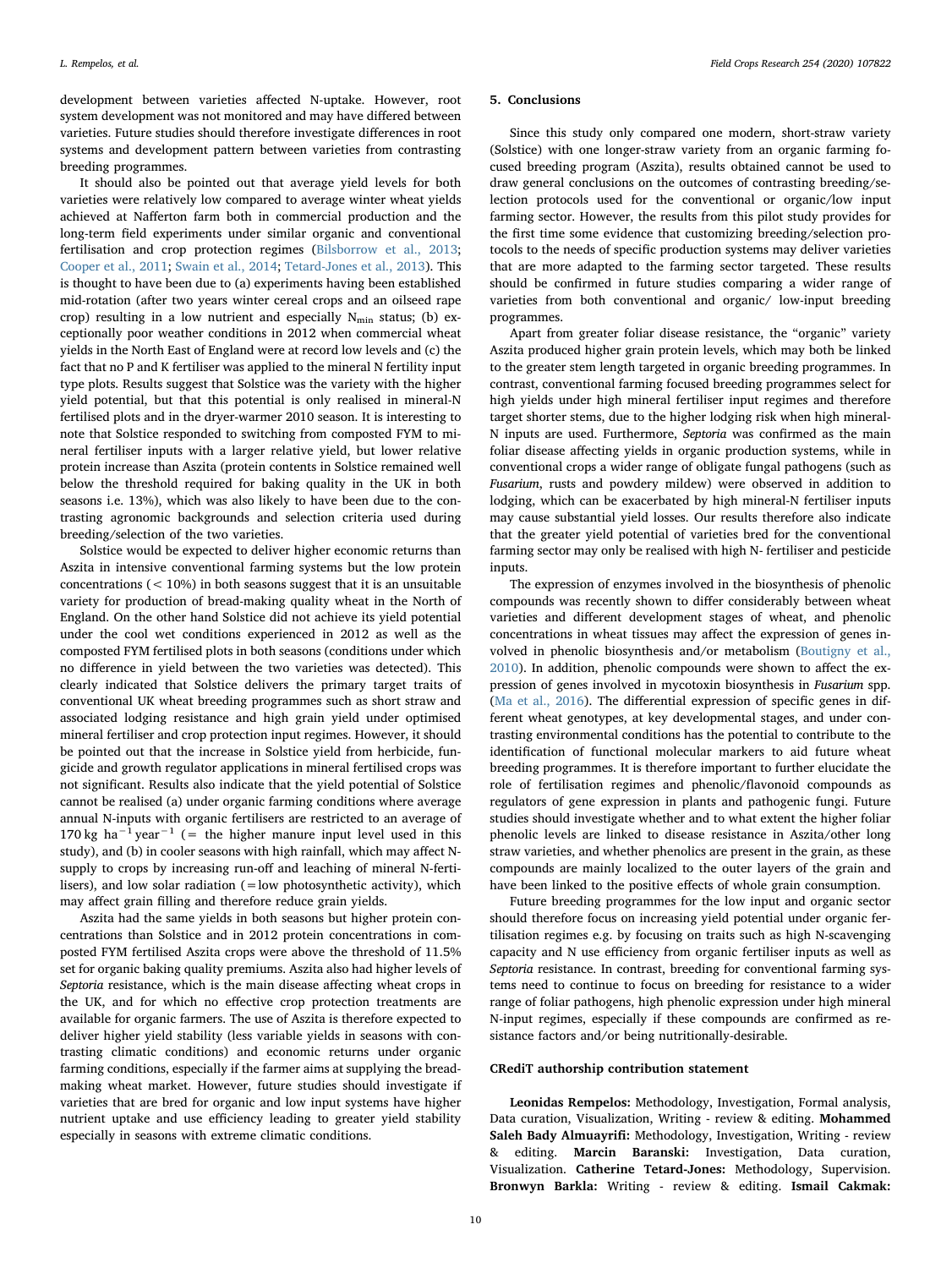Conceptualization, Funding acquisition, Investigation. Levent Ozturk: Funding acquisition, Investigation. Julia Cooper: Project administration, Supervision, Writing - review & editing. Nikolaos Volakakis: Resources, Investigation. Gavin Hall: Resources, Investigation. Bingqiang Zhao: Conceptualization, Funding acquisition, Project administration, Writing - review & editing. Terry J. Rose: Writing - review & editing. Juan Wang: Writing - review & editing. Hassan A. Kalee: Writing - review & editing. Enas Sufar: Writing - review & editing. Gultakin Hasanalieya: Writing - review & editing. Paul Bilsborrow: Supervision, Writing - review & editing. Carlo Leifert: Conceptualization, Funding acquisition, Project administration, Supervision, Writing - review & editing.

## Declaration of Competing Interest

The authors declare that they have no known competing financial interests or personal relationships that could have appeared to influence the work reported in this paper.

## Acknowledgements

This work was financially supported by the Sheepdrove Trust and the EU FP7 project NUE-crops [Grant number:222-645].

## Appendix A. Supplementary data

Supplementary material related to this article can be found, in the online version, at doi:[https://doi.org/10.1016/j.fcr.2020.107822.](https://doi.org/10.1016/j.fcr.2020.107822)

## References

- <span id="page-10-19"></span>Agati, G., Biricolti, S., Guidi, L., Ferrini, F., Fini, A., Tattini, M., 2011. The biosynthesis of flavonoids is enhanced similarly by UV radiation and root zone salinity in L. Vulgare leaves. J. Plant Physiol. 168, 204–212. [https://doi.org/10.1016/j.jplph.2010.07.016.](https://doi.org/10.1016/j.jplph.2010.07.016)
- <span id="page-10-10"></span>Arncken, C.M., Mader, P., Mayer, J., Weibel, F.P., 2012. Sensory, yield and quality differences between organically and conventionally grown winter wheat. J. Sci. Food Agric. 92, 2819–2825. <https://doi.org/10.1002/jsfa.5784>.
- <span id="page-10-28"></span>Atanasova-Penichon, V., Barreau, C., Forget, F.R., 2016. Antioxidant secondary metabolites in cereals: potential involvement in resistance to fusarium and mycotoxin accumulation. Front. Microbiol. 7, 1–16. [https://doi.org/10.3389/fmicb.2016.](https://doi.org/10.3389/fmicb.2016.00566) [00566.](https://doi.org/10.3389/fmicb.2016.00566)
- <span id="page-10-31"></span>Bahat, A., Gelernter, I., Brown, M.B., Eyal, Z., 1980. Factors affecting the vertical progression of Septoria leaf blotch in short-statured wheats. Phytopathology 70, 179–184. <https://doi.org/10.1094/Phyto-70-179>.
- <span id="page-10-2"></span>Baker, B.P., Benbrook, C.M., Groth 3rd, E., Lutz Benbrook, K., 2002. Pesticide residues in conventional, integrated pest management (IPM)-grown and organic foods: insights from three US data sets. Food Addit. Contam. 19, 427–446. [https://doi.org/10.1080/](https://doi.org/10.1080/02652030110113799) [02652030110113799.](https://doi.org/10.1080/02652030110113799)
- <span id="page-10-11"></span>Barański, M., Średnicka-Tober, D., Volakakis, N., Seal, C., Sanderson, R., Stewart, G.B., Benbrook, C., Biavati, B., Markellou, E., Giotis, C., Gromadzka-Ostrowska, J., Rembiałkowska, E., Skwarło-Sońta, K., Tahvonen, R., Janovská, D., Niggli, U., Nicot, P., Leifert, C., 2014. Higher antioxidant and lower cadmium concentrations and lower incidence of pesticide residues in organically grown crops: a systematic literature review and meta-analyses. Br. J. Nutr. 112, 794–811. [https://doi.org/10.](https://doi.org/10.1017/S0007114514001366) [1017/S0007114514001366.](https://doi.org/10.1017/S0007114514001366)
- <span id="page-10-14"></span>Bennett, R.N., Mellon, F.A., Foidl, N., Pratt, J.H., Dupont, M.S., Perkins, L., Kroon, P.A., 2003. Profiling glucosinolates and phenolics in vegetative and reproductive tissues of the multi-purpose trees Moringa oleifera L. (Horseradish tree) and Moringa stenopetala l. J. Agric. Food Chem. 51, 3546–3553. [https://doi.org/10.1021/jf0211480.](https://doi.org/10.1021/jf0211480)
- <span id="page-10-35"></span>Bidinger, F., Musgrave, R.B., Fischer, R.A., 1977. Contribution of stored pre-anthesis assimilate to grain yield in wheat and barley. Nature 270, 431–433. [https://doi.org/](https://doi.org/10.1038/270431a0) [10.1038/270431a0](https://doi.org/10.1038/270431a0).
- <span id="page-10-4"></span>Bilsborrow, P., Cooper, J., Tetard-Jones, C., Srednicka-Tober, D., Baraniski, M., Eyre, M., Schmidt, C., Shotton, P., Volakakis, N., Cakmak, I., Ozturk, L., Leifert, C., Wilcockson, S., 2013. The effect of organic and conventional management on the yield and quality of wheat grown in a long-term field trial. Eur. J. Agron. 51, 71–80. [https://doi.org/](https://doi.org/10.1016/j.eja.2013.06.003) [10.1016/j.eja.2013.06.003.](https://doi.org/10.1016/j.eja.2013.06.003)
- <span id="page-10-9"></span>Bollina, V., Kumaraswamy, G.K., Kushalappa, A.C., Choo, T.M., Dion, Y., Rioux, S., Faubert, D., Hamzehzarghani, H., 2010. Mass spectrometry-based metabolomics application to identify quantitative resistance-related metabolites in barley against Fusarium head blight. Mol. Plant Pathol. 11, 769–782. [https://doi.org/10.1111/j.](https://doi.org/10.1111/j.1364-3703.2010.00643.x) [1364-3703.2010.00643.x](https://doi.org/10.1111/j.1364-3703.2010.00643.x).
- <span id="page-10-38"></span>Boutigny, A.-L., Atanasova-Pénichon, V., Benet, M., Barreau, C., Richard-Forget, F., 2010. Natural phenolic acids from wheat bran inhibit Fusarium culmorum trichothecene biosynthesis in vitro by repressing Tri gene expression. Eur. J. Plant Pathol. 127, 275–286. <https://doi.org/10.1007/s10658-010-9592-2>.
- <span id="page-10-22"></span>Bryant, J.P., Chapin, F.S., Klein, D.R., 1983. Carbon nutrient balance of boreal plants in relation to vertebrate herbivory. OIKOS 40, 357–368. [https://doi.org/10.2307/](https://doi.org/10.2307/3544308) [3544308.](https://doi.org/10.2307/3544308)
- <span id="page-10-29"></span>Camacho-Casas, M.A., Kronstad, W.E., Scharen, A.L., 1995. Septoria tritici resistance and associations with agronomic traits in a wheat cross. Crop Sci. 35, 971. [https://doi.](https://doi.org/10.2135/cropsci1995.0011183X003500040006x) [org/10.2135/cropsci1995.0011183X003500040006x](https://doi.org/10.2135/cropsci1995.0011183X003500040006x).
- <span id="page-10-25"></span>Close, D.C., McArthur, C., 2002. Rethinking the role of many plant phenolics - protection from photodamage not herbivores? OIKOS 99, 166–172. [https://doi.org/10.1034/j.](https://doi.org/10.1034/j.1600-0706.2002.990117.x) [1600-0706.2002.990117.x.](https://doi.org/10.1034/j.1600-0706.2002.990117.x)
- <span id="page-10-23"></span>Coley, P.D., Bryant, J.P., Chapin 3rd, F.S., 1985. Resource availability and plant antiherbivore defense. Science 230, 895–899. [https://doi.org/10.1126/science.230.](https://doi.org/10.1126/science.230.4728.895) [4728.895](https://doi.org/10.1126/science.230.4728.895).
- <span id="page-10-12"></span>Cooper, J., Sanderson, R., Cakmak, I., Ozturk, L., Shotton, P., Carmichael, A., Haghighi, R.S., Tetard-Jones, C., Volakakis, N., Eyre, M., Leifert, C., 2011. Effect of organic and conventional crop rotation, fertilization, and crop protection practices on metal contents in wheat (Triticum aestivum). J. Agric. Food Chem. 59, 4715–4724. [https://](https://doi.org/10.1021/jf104389m) [doi.org/10.1021/jf104389m](https://doi.org/10.1021/jf104389m).
- <span id="page-10-7"></span>Crespo‑Herrera, L.A., Ortiz, R., 2015. Plant breeding for organic agriculture: something new? Agric. Food Secur. 4, 1–7. [https://doi.org/10.1186/s40066-015-0045-1.](https://doi.org/10.1186/s40066-015-0045-1)
- <span id="page-10-30"></span>Danon, T., 1982. The relationships among plant stature, maturity class, and susceptibility to Septoria leaf blotch of wheat. Phytopathology 72 (1037). [https://doi.org/10.](https://doi.org/10.1094/Phyto-72-1037) [1094/Phyto-72-1037](https://doi.org/10.1094/Phyto-72-1037).
- <span id="page-10-8"></span>Del Rio, D., Rodriguez-Mateos, A., Spencer, J.P., Tognolini, M., Borges, G., Crozier, A., 2013. Dietary (poly)phenolics in human health: structures, bioavailability, and evidence of protective effects against chronic diseases. Antioxid. Redox Signal. 18, 1818–1892. [https://doi.org/10.1089/ars.2012.4581.](https://doi.org/10.1089/ars.2012.4581)
- <span id="page-10-34"></span>Dotlačil, L., Hermuth, J., Stehno, Z., 2011. Earliness, spike productivity and protein content in European winter wheat landraces and obsolete cultivars. Plant Soil Environ. 49, 67–74. <https://doi.org/10.17221/4092-pse>.
- <span id="page-10-27"></span>Du Fall, L.A., Solomon, P.S., 2011. Role of cereal secondary metabolites involved in mediating the outcome of plant-pathogen interactions. Metabolites 1, 64–78. [https://](https://doi.org/10.3390/metabo1010064) [doi.org/10.3390/metabo1010064](https://doi.org/10.3390/metabo1010064).
- <span id="page-10-1"></span>[EC, 2017. European Commission. Organic Farming. in..](http://refhub.elsevier.com/S0378-4290(19)31599-0/sbref0110) .
- <span id="page-10-32"></span>Eyal, Z., 1981. Integrated control of Septoria diseases of wheat. Plant Dis. 65, 763–768. <https://doi.org/10.1094/PD-65-763>.
- <span id="page-10-20"></span>Fernandez-Orozco, R., Li, L., Harflett, C., Shewry, P.R., Ward, J.L., 2010. Effects of environment and genotype on phenolic acids in wheat in the healthgrain diversity screen. J. Agric. Food Chem. 58, 9341–9352. <https://doi.org/10.1021/jf102017s>.
- <span id="page-10-16"></span>Friendly, M., 2002. Corrgrams: exploratory displays for correlation matrices. Am. Stat. 56, 316–324. <https://doi.org/10.1198/000313002533>.
- <span id="page-10-3"></span>Hansen, [A.L., 2010. The Organic Farming Manual: A Comprehensive Guide to Starting](http://refhub.elsevier.com/S0378-4290(19)31599-0/sbref0130) and Running a Certifi[ed Organic Farm. Storey Publisher.](http://refhub.elsevier.com/S0378-4290(19)31599-0/sbref0130)
- <span id="page-10-24"></span>[Herms, D.A., Mattson, W.J., 1992. The dilemma of plants: to grow or defend. Q. Rev. Biol.](http://refhub.elsevier.com/S0378-4290(19)31599-0/sbref0135) [67, 283](http://refhub.elsevier.com/S0378-4290(19)31599-0/sbref0135)–335.
- <span id="page-10-15"></span>Hothorn, T., Bretz, F., Westfall, P., 2008. Simultaneous inference in general parametric models. Biom. J. 50, 346–363. <https://doi.org/10.1002/bimj.200810425>.
- <span id="page-10-0"></span>Joshi, Y., Rahman, Z., 2015. Factors affecting green purchase behaviour and future research directions. Int. Strateg. Manag. Rev. 3, 128–143. [https://doi.org/10.1016/j.](https://doi.org/10.1016/j.ism.2015.04.001) [ism.2015.04.001](https://doi.org/10.1016/j.ism.2015.04.001).
- <span id="page-10-21"></span>Kim, B.-G., Lee, E.-R., Ahn, J.-H., 2012. Analysis of flavonoid contents and expression of flavonoid biosynthetic genes in Populus euramericana Guinier in response to abiotic stress. J. Korean Soc. Appl. Biol. Chem. 55, 141–145. [https://doi.org/10.1007/](https://doi.org/10.1007/s13765-012-0025-0) [s13765-012-0025-0.](https://doi.org/10.1007/s13765-012-0025-0)
- <span id="page-10-37"></span>Kramer, T., 1979. Environmental and genetic variation for protein content in winter wheat (Triticum aestivum L.). Euphytica 28, 209–218. [https://doi.org/10.1007/](https://doi.org/10.1007/bf00056577) [bf00056577.](https://doi.org/10.1007/bf00056577)

<span id="page-10-13"></span>[Lammerts van Bueren, E.T., Myers, J.R., 2012. Organic Crop Breeding. Willey-Blackwell.](http://refhub.elsevier.com/S0378-4290(19)31599-0/sbref0160)

- <span id="page-10-17"></span>Lammerts van Bueren, E.T., Østergård, H., Goldringer, I., Scholten, O., 2008. Plant breeding for organic and sustainable, low-input agriculture: dealing with genotype–environment interactions. Euphytica 163, 321–322. [https://doi.org/10.1007/](https://doi.org/10.1007/s10681-008-9731-4) [s10681-008-9731-4.](https://doi.org/10.1007/s10681-008-9731-4)
- <span id="page-10-6"></span>Lammerts van Bueren, E.T., Jones, S.S., Tamm, L., Murphy, K.M., Myers, J.R., Leifert, C., Messmer, M.M., 2010. The need to breed crop varieties suitable for organic farming, using wheat, tomato and broccoli as examples: a review. NJAS - Wageningen J. Life Sci. <https://doi.org/10.1016/j.njas.2010.04.001>.
- <span id="page-10-18"></span>Lammerts Van Bueren, E.T., Verhoog, H., Tiemens-Hulscher, M., Struik, P.C., Haring, M.A., 2007. Organic agriculture requires process rather than product evaluation of novel breeding techniques. NJAS - Wageningen J. Life Sci. 54, 401–412. [https://doi.](https://doi.org/10.1016/s1573-5214(07)80012-1) [org/10.1016/s1573-5214\(07\)80012-1](https://doi.org/10.1016/s1573-5214(07)80012-1).
- <span id="page-10-5"></span>Lehesranta, S.J., Koistinen, K.M., Massat, N., Davies, H.V., Shepherd, L.V., McNicol, J.W., Cakmak, I., Cooper, J., Luck, L., Karenlampi, S.O., Leifert, C., 2007. Effects of agricultural production systems and their components on protein profiles of potato tubers. Proteomics 7, 597–604. <https://doi.org/10.1002/pmic.200600889>.
- <span id="page-10-33"></span>Lovell, D.J., Parker, S.R., Hunter, T., Royle, D.J., Coker, R.R., 1997. Influence of crop growth and structure on the risk of epidemics by Mycosphaerella graminicola (Septoria tritici) in winter wheat. Plant Pathol. 46, 126–138. [https://doi.org/10.](https://doi.org/10.1046/j.1365-3059.1997.d01-206.x) [1046/j.1365-3059.1997.d01-206.x.](https://doi.org/10.1046/j.1365-3059.1997.d01-206.x)
- <span id="page-10-39"></span>Ma, D., Li, Y., Zhang, J., Wang, C., Qin, H., Ding, H., Xie, Y., Guo, T., 2016. Accumulation of phenolic compounds and expression profiles of phenolic acid biosynthesis-related genes in developing grains of white, purple, and red wheat. Front. Plant Sci. 7, 528. <https://doi.org/10.3389/fpls.2016.00528>.
- <span id="page-10-26"></span>Mayer, J., Gunst, L., Mäder, P., Samson, M.-F., Carcea, M., Narducci, V., Thomsen, I.K., Dubois, D., 2015. Productivity, quality and sustainability of winter wheat under longterm conventional and organic management in Switzerland". Eur. J. Agron. 65, 27–39. <https://doi.org/10.1016/j.eja.2015.01.002>.
- <span id="page-10-36"></span>McDonald, G.K., Genc, Y., Graham, R.D., 2008. A simple method to evaluate genetic